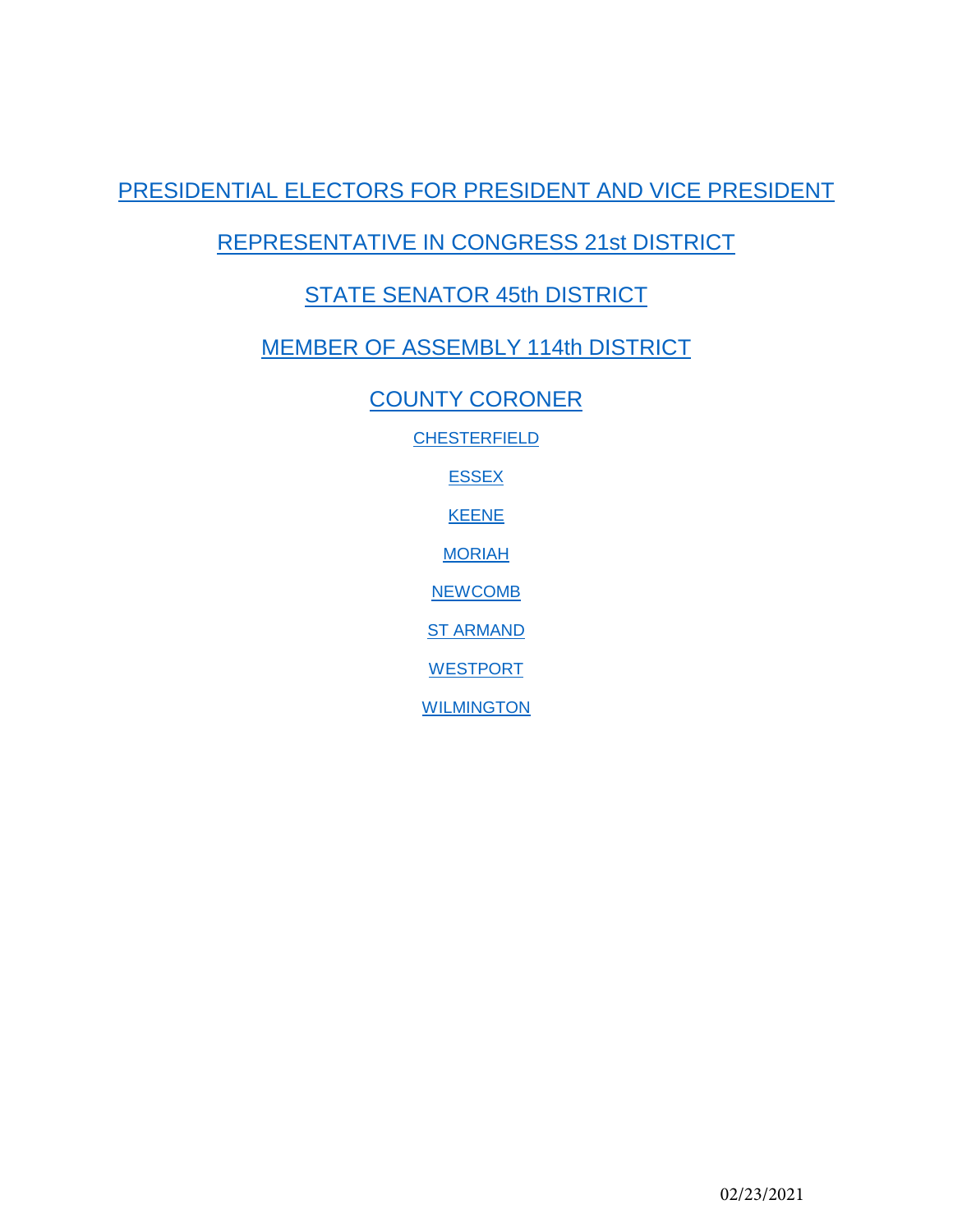| <b>TOWN NAME</b>                        | <b>ED</b>                    | <b>WHOLE</b><br><b>NUMBER</b><br><b>OF VOTES</b><br><b>CAST</b> | Biden and Kamala D. Harris<br>Joseph R. | DEMOCRATIC | Joseph R. Biden and Kamala D. Harris | <b>WORKING FAMILIES</b> | Donald J. Trump and Michael R. Pence | <b>REPUBLICAN</b> | Donald J. Trump and Michael R. Pence | CONSERVATIVI | Howie Hawkins and Angela Nicole Walker | GREEN | lo Jorgensen and Jeremy Cohen | <b>LIBERTARIAN</b> | Brock Pierce and Karla Ballard | <b>INDEPENDENCE</b> |
|-----------------------------------------|------------------------------|-----------------------------------------------------------------|-----------------------------------------|------------|--------------------------------------|-------------------------|--------------------------------------|-------------------|--------------------------------------|--------------|----------------------------------------|-------|-------------------------------|--------------------|--------------------------------|---------------------|
| <b>CHESTERFIELD</b>                     | 1                            | 377                                                             | 186                                     |            | 13                                   |                         | 153                                  |                   | 12                                   |              | 2                                      |       | 4                             |                    | 1                              |                     |
| <b>CHESTERFIELD</b>                     | $\overline{\mathbf{2}}$      | 704                                                             | 282                                     |            | 23                                   |                         | 357                                  |                   | 24                                   |              | 1                                      |       | 8                             |                    | $\overline{\mathbf{2}}$        |                     |
| <b>CHESTERFIELD</b>                     | 4                            | 212                                                             | 106                                     |            | $\overline{\mathbf{2}}$              |                         | 97                                   |                   | 5                                    |              | 1                                      |       | 0                             |                    | $\bf{0}$                       |                     |
| <b>CROWN POINT</b>                      | 1                            | 345                                                             | 113                                     |            | 4                                    |                         | 206                                  |                   | 10                                   |              | 0                                      |       | 6                             |                    | $\overline{\mathbf{0}}$        |                     |
| <b>CROWN POINT</b>                      | $\overline{\mathbf{2}}$      | 217                                                             | 66                                      |            | 4                                    |                         | 132                                  |                   | 6                                    |              | 1                                      |       | 1                             |                    | 5                              |                     |
| <b>CROWN POINT</b>                      | 3                            | 359                                                             | 127                                     |            | 5                                    |                         | 207                                  |                   | 8                                    |              | 0                                      |       | 5                             |                    | 3                              |                     |
| <b>ELIZABETHTOWN</b>                    | $\bf{0}$                     | 658                                                             | 314                                     |            | 26                                   |                         | 280                                  |                   | 12                                   |              | 1                                      |       | $\overline{13}$               |                    | 5                              |                     |
| <b>ESSEX</b>                            | 1                            | 228                                                             | 163                                     |            | 9                                    |                         | 43                                   |                   | 7                                    |              | 1                                      |       | 1                             |                    | $\overline{\mathbf{0}}$        |                     |
| <b>ESSEX</b>                            | $\overline{2}$               | 181                                                             | 88                                      |            | 12                                   |                         | 61                                   |                   | 6                                    |              | $\overline{\mathbf{2}}$                |       | 5                             |                    | 1                              |                     |
| <b>JAY</b>                              | 1                            | 1039                                                            | 590                                     |            | 35                                   |                         | 360                                  |                   | $\overline{27}$                      |              | 4                                      |       | 7                             |                    | 7                              |                     |
| <b>JAY</b>                              | $\overline{2}$               | 369                                                             | 182                                     |            | 9                                    |                         | 150                                  |                   | 17                                   |              | 3                                      |       | 4                             |                    | $\overline{\mathbf{2}}$        |                     |
| <b>KEENE</b>                            | $\overline{\mathbf{1}}$      | 495                                                             | 332                                     |            | 28                                   |                         | $\overline{121}$                     |                   | 9                                    |              | 1                                      |       | $\overline{2}$                |                    | $\overline{\mathbf{0}}$        |                     |
| <b>KEENE</b>                            | $\overline{\mathbf{2}}$      | 290                                                             | 208                                     |            | 14                                   |                         | 56                                   |                   | 1                                    |              | $\overline{2}$                         |       | 5                             |                    | 1                              |                     |
| <b>LEWIS</b>                            | $\overline{\mathbf{0}}$      | 634                                                             | 251                                     |            | 9                                    |                         | 322                                  |                   | 19                                   |              | 4                                      |       | 16                            |                    | 5                              |                     |
| <b>MINERVA</b>                          | $\boldsymbol{0}$             | 447                                                             | 198                                     |            | 15                                   |                         | 209                                  |                   | 12                                   |              | 6                                      |       | $\overline{\mathbf{2}}$       |                    | $\overline{\mathbf{0}}$        |                     |
| <b>MORIAH</b>                           | 1                            | 413                                                             | 159                                     |            | 11                                   |                         | 221                                  |                   | 10                                   |              | 4                                      |       | $\overline{\mathbf{2}}$       |                    | $\bf{0}$                       |                     |
| <b>MORIAH</b>                           | $\overline{2}$               | 767                                                             | 255                                     |            | 13                                   |                         | 456                                  |                   | $\overline{21}$                      |              | 1                                      |       | 8                             |                    | 5                              |                     |
| <b>MORIAH</b>                           | 3                            | 462                                                             | 170                                     |            | 4                                    |                         | 268                                  |                   | 9                                    |              | 0                                      |       | 4                             |                    | $\overline{\mathbf{2}}$        |                     |
| <b>MORIAH</b>                           | 4                            | 305                                                             | 140                                     |            | 5                                    |                         | 147                                  |                   | 9                                    |              | 1                                      |       | 3                             |                    | $\bf{0}$                       |                     |
| <b>NEWCOMB</b>                          | $\bf{0}$                     | 311                                                             | 115                                     |            | 9                                    |                         | 159                                  |                   | $\overline{21}$                      |              | $\bf{0}$                               |       | 1                             |                    | $\overline{\mathbf{3}}$        |                     |
| <b>NORTH ELBA</b>                       | 1                            | 407                                                             | 240                                     |            | 9                                    |                         | 129                                  |                   | 12                                   |              | $\overline{\mathbf{2}}$                |       | 8                             |                    | 1                              |                     |
| LBA<br><b>NORTH EI</b>                  | $\overline{\mathbf{2}}$      | 583                                                             | 375                                     |            | 31                                   |                         | 143                                  |                   | 19                                   |              | 7                                      |       | 4                             |                    | 3                              |                     |
| <b>NORTH ELBA</b>                       | 3                            | 542                                                             | 300                                     |            | 27                                   |                         | 181                                  |                   | 23                                   |              | 4                                      |       | 3                             |                    | $\bf{0}$                       |                     |
| <b>NORTH ELBA</b>                       | 4                            | 510                                                             | 296                                     |            | 21                                   |                         | 166                                  |                   | 15                                   |              | 0                                      |       | $\overline{2}$                |                    | $\overline{2}$                 |                     |
| <b>NORTH ELBA</b>                       | 5                            | 603                                                             | 356.                                    |            | 21                                   |                         | 195                                  |                   | 15                                   |              |                                        |       | 6                             |                    | 4                              |                     |
| <b>NORTH ELBA</b>                       | 6                            | 778                                                             | 474                                     |            | 26                                   |                         | 235                                  |                   | 22                                   |              | 3                                      |       | 6                             |                    | $\bf{0}$                       |                     |
| <b>NORTH ELBA</b>                       | 7                            | 345                                                             | 214                                     |            | 13                                   |                         | 98                                   |                   | 11                                   |              | 1                                      |       | 4                             |                    | $\bf{0}$                       |                     |
| <b>NORTH HUDSON</b>                     | $\bf{0}$                     | 166                                                             | 43                                      |            | 7                                    |                         | 105                                  |                   | 9                                    |              | $\bf{0}$                               |       | $\bf{0}$                      |                    | 1                              |                     |
| <b>SCHROON</b>                          | 1                            | 513                                                             | 164                                     |            | 15                                   |                         | 294                                  |                   | 29                                   |              | $\bf{0}$                               |       | $\overline{\mathbf{2}}$       |                    | 3                              |                     |
| <b>SCHROON</b>                          | $\overline{\mathbf{2}}$      | 642                                                             | 234                                     |            | 12                                   |                         | 356                                  |                   | 26                                   |              | 4                                      |       | 5                             |                    | 1                              |                     |
| <b>ST. ARMAND</b><br><b>TICONDEROGA</b> | $\bf{0}$                     | 786                                                             | 405                                     |            | 55                                   |                         | 290                                  |                   | 17                                   |              | $\overline{2}$                         |       | 8                             |                    | 4                              |                     |
| <b>TICONDEROGA</b>                      | 1<br>$\overline{\mathbf{2}}$ | 365<br>440                                                      | 128<br>156                              |            | 12<br>8                              |                         | 199                                  |                   | 12<br>15                             |              | $\bf{0}$<br>$\bf{0}$                   |       | 4<br>4                        |                    | 5<br>3                         |                     |
| <b>TICONDEROGA</b>                      | 3                            | 290                                                             | 128                                     |            | 1                                    |                         | 248<br>150                           |                   | 4                                    |              | 1                                      |       | $\overline{2}$                |                    | 1                              |                     |
| <b>TICONDEROGA</b>                      | 4                            | 407                                                             | 138                                     |            | 6                                    |                         | 241                                  |                   | 13                                   |              | 1                                      |       | $\overline{2}$                |                    | 3                              |                     |
| <b>TICONDEROGA</b>                      | 5                            | 307                                                             | 115                                     |            | 7                                    |                         | 170                                  |                   | 6                                    |              | 4                                      |       | $\overline{2}$                |                    | 1                              |                     |
| <b>TICONDEROGA</b>                      | 6                            | 343                                                             | 120                                     |            | 11                                   |                         | 188                                  |                   | 14                                   |              | 1                                      |       | 3                             |                    | 1                              |                     |
| <b>WESTPORT</b>                         | 1                            | 223                                                             | 132                                     |            | 9                                    |                         | $\overline{72}$                      |                   | 3                                    |              | $\bf{0}$                               |       | 1                             |                    | 1                              |                     |
| <b>WESTPORT</b>                         | $\overline{\mathbf{2}}$      | 626                                                             | 325                                     |            | 32                                   |                         | 228                                  |                   | 11                                   |              | 3                                      |       | 6                             |                    | 4                              |                     |
| <b>WILLSBORO</b>                        | 1                            | 615                                                             | 325                                     |            | 16                                   |                         | 233                                  |                   | 28                                   |              | 1                                      |       | $\overline{\mathbf{2}}$       |                    | 4                              |                     |
| <b>WILLSBORO</b>                        | $\overline{2}$               | 437                                                             | 213                                     |            | 9                                    |                         | 195                                  |                   | 11                                   |              | $\overline{2}$                         |       | $\bf{0}$                      |                    | 4                              |                     |
| <b>WILMINGTON</b>                       | $\bf{0}$                     | 738                                                             | 404                                     |            | 22                                   |                         | 278                                  |                   | 23                                   |              | 1                                      |       | $\overline{2}$                |                    | $\overline{2}$                 |                     |
| <b>COUNTY OF ESSE TOTALS</b>            |                              | 19479                                                           | 9330                                    |            | 620                                  |                         | 8399                                 |                   | 583                                  |              | 73                                     |       | 173                           |                    | 90                             |                     |

## <span id="page-1-0"></span>**PRESIDENT ELECTORS FOR PRESIDENT AND VICE PRESIDENT**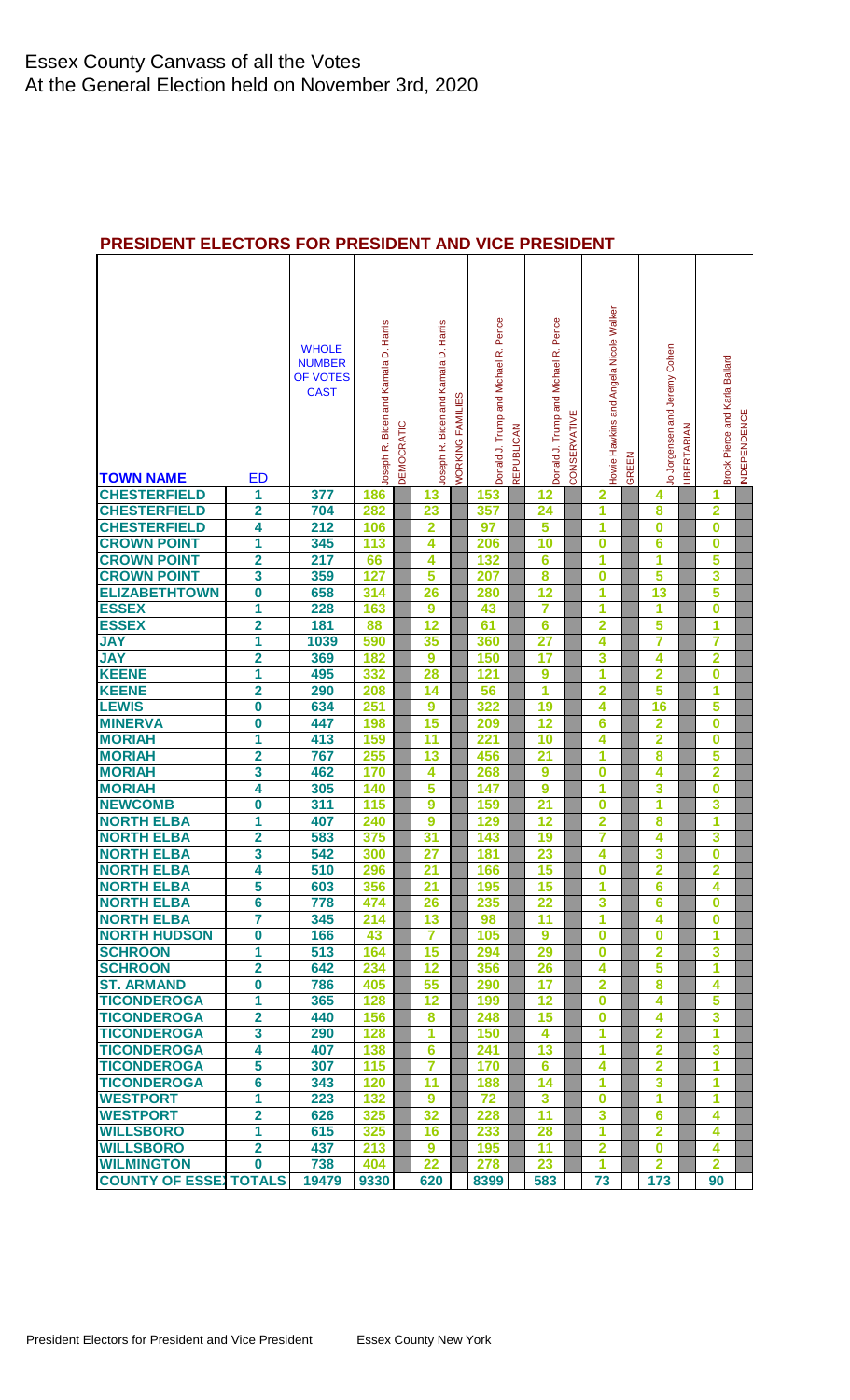|                      |                       |                         |                       |                         |                       |              |                       |                         |                       |                  |                       |                         |                       |              |                       | <u><back switchboard="" to=""></back></u> |                       |
|----------------------|-----------------------|-------------------------|-----------------------|-------------------------|-----------------------|--------------|-----------------------|-------------------------|-----------------------|------------------|-----------------------|-------------------------|-----------------------|--------------|-----------------------|-------------------------------------------|-----------------------|
| <b>Brian Carroll</b> | PRESIDENTIAL WRITE-IN | Gloria La Riva          | PRESIDENTIAL WRITE-IN | Kasey Wells             | PRESIDENTIAL WRITE-IN | John Manimas | PRESIDENTIAL WRITE-IN | Shawn Howard            | PRESIDENTIAL WRITE-IN | Phil Collins     | PRESIDENTIAL WRITE-IN | Paul Hodges             | PRESIDENTIAL WRITE-IN | Jade Simmons | PRESIDENTIAL WRITE-IN | Roque "Rocky" De La Fuente                | PRESIDENTIAL WRITE-IN |
|                      |                       |                         |                       |                         |                       |              |                       |                         |                       |                  |                       |                         |                       |              |                       |                                           |                       |
|                      |                       |                         |                       |                         |                       |              |                       |                         |                       |                  |                       |                         |                       |              |                       |                                           |                       |
|                      |                       |                         |                       |                         |                       |              |                       |                         |                       |                  |                       |                         |                       |              |                       |                                           |                       |
|                      |                       |                         |                       |                         |                       |              |                       |                         |                       |                  |                       |                         |                       |              |                       |                                           |                       |
|                      |                       |                         |                       |                         |                       |              |                       |                         |                       |                  |                       |                         |                       | 1            |                       |                                           |                       |
|                      |                       |                         |                       |                         |                       |              |                       |                         |                       |                  |                       |                         |                       |              |                       |                                           |                       |
|                      |                       |                         |                       |                         |                       |              |                       |                         |                       |                  |                       |                         |                       |              |                       |                                           |                       |
|                      |                       |                         |                       |                         |                       |              |                       |                         |                       |                  |                       |                         |                       |              |                       |                                           |                       |
|                      |                       |                         |                       |                         |                       |              |                       |                         |                       |                  |                       |                         |                       |              |                       |                                           |                       |
|                      |                       |                         |                       |                         |                       |              |                       |                         |                       |                  |                       |                         |                       |              |                       |                                           |                       |
| 1                    |                       |                         |                       |                         |                       |              |                       |                         |                       |                  |                       |                         |                       |              |                       |                                           |                       |
|                      |                       |                         |                       |                         |                       |              |                       |                         |                       |                  |                       |                         |                       |              |                       |                                           |                       |
|                      |                       |                         |                       |                         |                       |              |                       |                         |                       |                  |                       |                         |                       |              |                       |                                           |                       |
|                      |                       |                         |                       |                         |                       |              |                       |                         |                       |                  |                       |                         |                       |              |                       |                                           |                       |
|                      |                       |                         |                       |                         |                       |              |                       |                         |                       |                  |                       |                         |                       |              |                       |                                           |                       |
|                      |                       |                         |                       |                         |                       |              |                       |                         |                       |                  |                       |                         |                       |              |                       |                                           |                       |
|                      |                       |                         |                       |                         |                       |              |                       |                         |                       |                  |                       |                         |                       |              |                       |                                           |                       |
|                      |                       |                         |                       |                         |                       |              |                       |                         |                       |                  |                       |                         |                       |              |                       |                                           |                       |
|                      |                       |                         |                       |                         |                       |              |                       |                         |                       |                  |                       |                         |                       |              |                       |                                           |                       |
|                      |                       | $\overline{\mathbf{1}}$ |                       |                         |                       |              |                       |                         |                       |                  |                       |                         |                       |              |                       |                                           |                       |
|                      |                       |                         |                       |                         |                       |              |                       |                         |                       |                  |                       |                         |                       |              |                       |                                           |                       |
|                      |                       |                         |                       |                         |                       |              |                       |                         |                       |                  |                       |                         |                       |              |                       |                                           |                       |
|                      |                       |                         |                       |                         |                       |              |                       |                         |                       |                  |                       |                         |                       |              |                       |                                           |                       |
|                      |                       |                         |                       |                         |                       |              |                       |                         |                       |                  |                       |                         |                       |              |                       |                                           |                       |
| 1                    |                       |                         |                       |                         |                       |              |                       |                         |                       |                  |                       |                         |                       |              |                       |                                           |                       |
|                      |                       |                         |                       |                         |                       |              |                       |                         |                       |                  |                       |                         |                       |              |                       |                                           |                       |
|                      |                       |                         |                       |                         |                       |              |                       |                         |                       |                  |                       |                         |                       |              |                       |                                           |                       |
|                      |                       |                         |                       |                         |                       |              |                       |                         |                       |                  |                       |                         |                       |              |                       |                                           |                       |
|                      |                       |                         |                       |                         |                       |              |                       |                         |                       |                  |                       |                         |                       |              |                       |                                           |                       |
|                      |                       |                         |                       |                         |                       |              |                       |                         |                       |                  |                       |                         |                       |              |                       |                                           |                       |
|                      |                       |                         |                       |                         |                       |              |                       |                         |                       |                  |                       |                         |                       |              |                       |                                           |                       |
| 2                    |                       |                         |                       |                         |                       |              |                       |                         |                       |                  |                       |                         |                       |              |                       |                                           |                       |
| $\overline{2}$       |                       |                         |                       |                         |                       |              |                       |                         |                       |                  |                       |                         |                       |              |                       |                                           |                       |
|                      |                       |                         |                       |                         |                       |              |                       |                         |                       |                  |                       |                         |                       |              |                       |                                           |                       |
|                      |                       |                         |                       |                         |                       |              |                       |                         |                       |                  |                       |                         |                       |              |                       |                                           |                       |
| $\overline{2}$       |                       |                         |                       |                         |                       |              |                       |                         |                       |                  |                       |                         |                       |              |                       |                                           |                       |
|                      |                       |                         |                       |                         |                       |              |                       |                         |                       |                  |                       |                         |                       |              |                       |                                           |                       |
|                      |                       |                         |                       |                         |                       |              |                       |                         |                       |                  |                       |                         |                       |              |                       |                                           |                       |
|                      |                       |                         |                       |                         |                       |              |                       |                         |                       |                  |                       |                         |                       |              |                       |                                           |                       |
|                      |                       |                         |                       |                         |                       |              |                       |                         |                       |                  |                       |                         |                       |              |                       |                                           |                       |
| 8                    |                       | 1                       |                       | $\overline{\mathbf{0}}$ |                       | 0            |                       | $\overline{\mathbf{0}}$ |                       | $\boldsymbol{0}$ |                       | $\overline{\mathbf{0}}$ |                       | 1            |                       | $\boldsymbol{0}$                          |                       |

<u>[<BACK TO SWITCHBOARD>](#page-0-0)</u>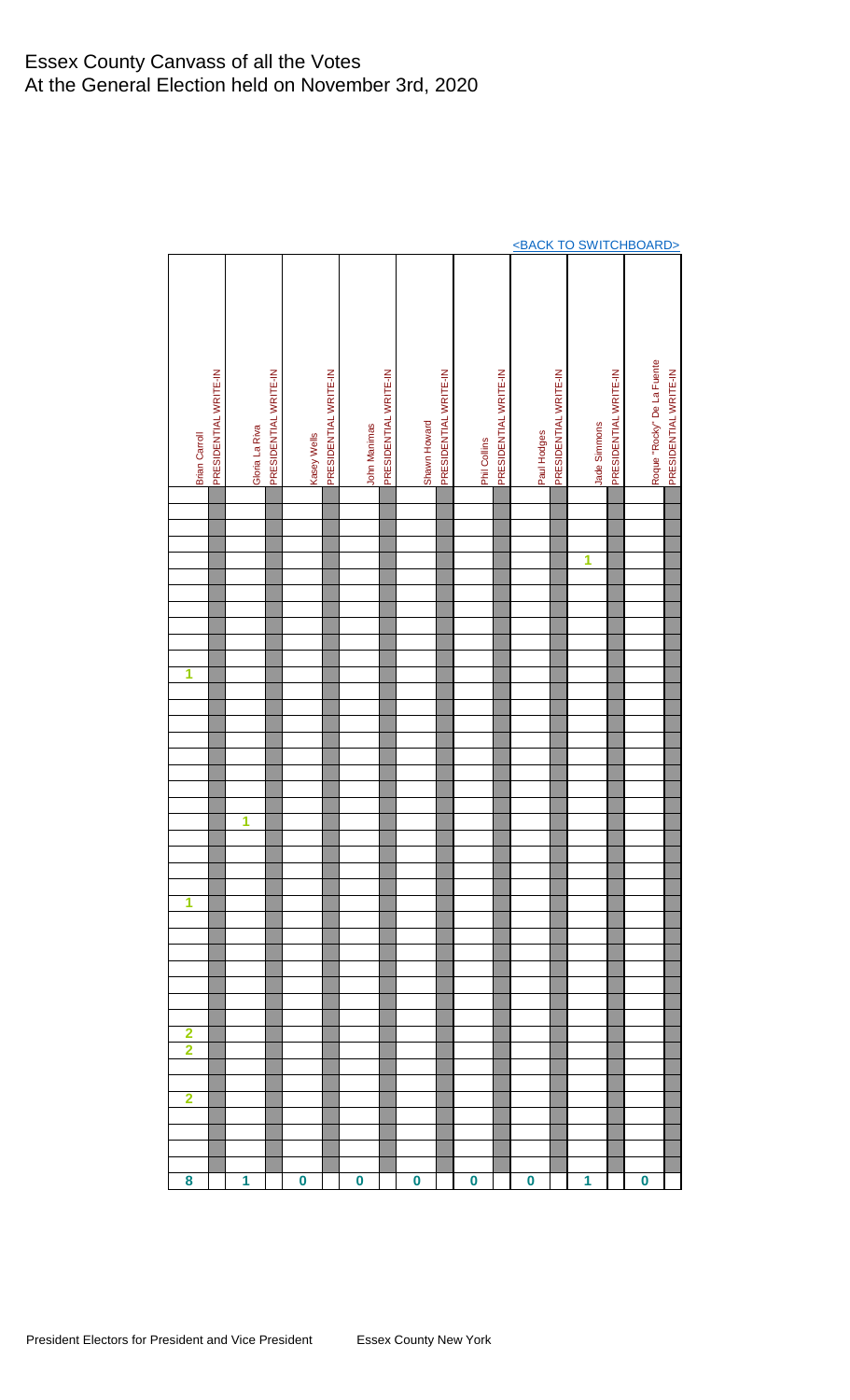|                  |                       |                 |                       |                         |                       |                  |                       |                  |                       |            |                       |              |                       | <u><back switchboard="" to=""></back></u> |                       |                          |                       |                         |                                                         |
|------------------|-----------------------|-----------------|-----------------------|-------------------------|-----------------------|------------------|-----------------------|------------------|-----------------------|------------|-----------------------|--------------|-----------------------|-------------------------------------------|-----------------------|--------------------------|-----------------------|-------------------------|---------------------------------------------------------|
| Joseph Kishore   | PRESIDENTIAL WRITE-IN | David A. Martin | PRESIDENTIAL WRITE-IN | Kanye West              | PRESIDENTIAL WRITE-IN | Don Blankenship  | PRESIDENTIAL WRITE-IN | Barbara Bellar   | PRESIDENTIAL WRITE-IN | Joe McHugh | PRESIDENTIAL WRITE-IN | Mark Charles | PRESIDENTIAL WRITE-IN | Dario Hunter                              | PRESIDENTIAL WRITE-IN | Richard Charles Montanye | PRESIDENTIAL WRITE-IN | NNVOIDS                 | sylvral 3 5 1 5 0 4 2 2 3 6 2 1 3 8 2 3 6 5 0 3 4 0 3 5 |
|                  |                       |                 |                       | 1                       |                       |                  |                       |                  |                       |            |                       |              |                       |                                           |                       |                          |                       |                         |                                                         |
|                  |                       |                 |                       |                         |                       |                  |                       |                  |                       |            |                       |              |                       |                                           |                       |                          |                       |                         |                                                         |
|                  |                       |                 |                       |                         |                       |                  |                       |                  |                       |            |                       |              |                       |                                           |                       |                          |                       |                         |                                                         |
|                  |                       |                 |                       |                         |                       |                  |                       |                  |                       |            |                       |              |                       |                                           |                       |                          |                       | $\overline{1}$          |                                                         |
|                  |                       |                 |                       |                         |                       |                  |                       |                  |                       |            |                       |              |                       |                                           |                       |                          |                       |                         |                                                         |
|                  |                       |                 |                       |                         |                       |                  |                       |                  |                       |            |                       |              |                       |                                           |                       |                          |                       | $\overline{1}$          |                                                         |
|                  |                       |                 |                       |                         |                       |                  |                       |                  |                       |            |                       |              |                       |                                           |                       |                          |                       |                         |                                                         |
|                  |                       |                 |                       |                         |                       |                  |                       |                  |                       |            |                       |              |                       |                                           |                       |                          |                       | 5                       |                                                         |
|                  |                       |                 |                       | 1                       |                       |                  |                       |                  |                       |            |                       |              |                       |                                           |                       |                          |                       | $\overline{1}$          |                                                         |
|                  |                       |                 |                       |                         |                       |                  |                       |                  |                       |            |                       |              |                       |                                           |                       |                          |                       |                         |                                                         |
|                  |                       |                 |                       |                         |                       |                  |                       |                  |                       |            |                       |              |                       |                                           |                       |                          |                       | $\frac{3}{3}$           |                                                         |
|                  |                       |                 |                       |                         |                       |                  |                       |                  |                       |            |                       |              |                       |                                           |                       |                          |                       |                         |                                                         |
|                  |                       |                 |                       |                         |                       |                  |                       |                  |                       |            |                       |              |                       |                                           |                       |                          |                       |                         |                                                         |
|                  |                       |                 |                       |                         |                       |                  |                       |                  |                       |            |                       |              |                       |                                           |                       |                          |                       |                         |                                                         |
|                  |                       |                 |                       |                         |                       |                  |                       |                  |                       |            |                       |              |                       |                                           |                       |                          |                       |                         |                                                         |
|                  |                       |                 |                       |                         |                       |                  |                       |                  |                       |            |                       |              |                       |                                           |                       |                          |                       |                         |                                                         |
|                  |                       |                 |                       |                         |                       |                  |                       |                  |                       |            |                       |              |                       |                                           |                       |                          |                       |                         |                                                         |
|                  |                       |                 |                       |                         |                       |                  |                       |                  |                       |            |                       |              |                       |                                           |                       |                          |                       | $\frac{3}{2}$           |                                                         |
|                  |                       |                 |                       |                         |                       |                  |                       |                  |                       |            |                       |              |                       |                                           |                       |                          |                       |                         |                                                         |
|                  |                       |                 |                       |                         |                       |                  |                       |                  |                       |            |                       |              |                       |                                           |                       |                          |                       |                         |                                                         |
|                  |                       |                 |                       |                         |                       |                  |                       |                  |                       |            |                       |              |                       |                                           |                       |                          |                       |                         |                                                         |
|                  |                       |                 |                       |                         |                       |                  |                       |                  |                       |            |                       |              |                       |                                           |                       |                          |                       |                         |                                                         |
|                  |                       |                 |                       |                         |                       |                  |                       |                  |                       |            |                       |              |                       |                                           |                       |                          |                       | $\overline{1}$          |                                                         |
|                  |                       |                 |                       |                         |                       |                  |                       |                  |                       |            |                       |              |                       |                                           |                       |                          |                       | $\overline{1}$          |                                                         |
|                  |                       |                 |                       |                         |                       |                  |                       |                  |                       |            |                       |              |                       |                                           |                       |                          |                       | $\overline{1}$          |                                                         |
|                  |                       |                 |                       |                         |                       |                  |                       |                  |                       |            |                       |              |                       |                                           |                       |                          |                       | $\overline{ }$          |                                                         |
|                  |                       |                 |                       |                         |                       |                  |                       |                  |                       |            |                       |              |                       |                                           |                       |                          |                       | 3<br>$\overline{3}$     | $\overline{\mathbf{2}}$                                 |
|                  |                       |                 |                       |                         |                       |                  |                       |                  |                       |            |                       |              |                       |                                           |                       |                          |                       | $\overline{\mathbf{A}}$ | 7                                                       |
|                  |                       |                 |                       |                         |                       |                  |                       |                  |                       |            |                       |              |                       |                                           |                       |                          |                       | $\overline{2}$          |                                                         |
|                  |                       |                 |                       |                         |                       |                  |                       |                  |                       |            |                       |              |                       |                                           |                       |                          |                       |                         | $\overline{2}$                                          |
|                  |                       |                 |                       |                         |                       |                  |                       |                  |                       |            |                       |              |                       |                                           |                       |                          |                       |                         | $\overline{1}$                                          |
|                  |                       |                 |                       |                         |                       |                  |                       |                  |                       |            |                       |              |                       |                                           |                       |                          |                       |                         | 6                                                       |
|                  |                       |                 |                       |                         |                       |                  |                       |                  |                       |            |                       |              |                       |                                           |                       |                          |                       | $\mathbf{1}$            | 3                                                       |
|                  |                       |                 |                       |                         |                       |                  |                       |                  |                       |            |                       |              |                       |                                           |                       |                          |                       | $\overline{3}$          | $\overline{2}$                                          |
|                  |                       |                 |                       |                         |                       |                  |                       |                  |                       |            |                       |              |                       |                                           |                       |                          |                       | $\overline{1}$          | $\overline{\mathbf{4}}$                                 |
|                  |                       |                 |                       |                         |                       |                  |                       |                  |                       |            |                       |              |                       |                                           |                       |                          |                       | $\overline{3}$          | 3                                                       |
|                  |                       |                 |                       |                         |                       |                  |                       |                  |                       |            |                       |              |                       |                                           |                       |                          |                       |                         | $\overline{1}$                                          |
|                  |                       |                 |                       |                         |                       |                  |                       |                  |                       |            |                       |              |                       |                                           |                       |                          |                       |                         | $\overline{1}$                                          |
|                  |                       |                 |                       |                         |                       |                  |                       |                  |                       |            |                       |              |                       |                                           |                       |                          |                       | $\mathbf{1}$            | $\overline{1}$                                          |
|                  |                       |                 |                       |                         |                       |                  |                       |                  |                       |            |                       |              |                       |                                           |                       |                          |                       | ω                       | $\overline{2}$                                          |
|                  |                       |                 |                       |                         |                       |                  |                       |                  |                       |            |                       |              |                       |                                           |                       |                          |                       | 3                       | $\pmb{0}$                                               |
|                  |                       |                 |                       |                         |                       |                  |                       |                  |                       |            |                       |              |                       |                                           |                       |                          |                       | $\overline{\mathbf{A}}$ | 13                                                      |
|                  |                       |                 |                       |                         |                       |                  |                       |                  |                       |            |                       |              |                       |                                           |                       |                          |                       | $\overline{1}$          | 5                                                       |
|                  |                       |                 |                       |                         |                       |                  |                       |                  |                       |            |                       |              |                       |                                           |                       |                          |                       | $\mathbf{1}$            | $\overline{2}$                                          |
|                  |                       |                 |                       |                         |                       |                  |                       |                  |                       |            |                       |              |                       |                                           |                       |                          |                       | 3                       | 3                                                       |
| $\boldsymbol{0}$ |                       | $\bf{0}$        |                       | $\overline{\mathbf{2}}$ |                       | $\boldsymbol{0}$ |                       | $\boldsymbol{0}$ |                       | $\bf{0}$   |                       | $\bf{0}$     |                       | $\bf{0}$                                  |                       | $\bf{0}$                 |                       | 65                      | 134                                                     |
|                  |                       |                 |                       |                         |                       |                  |                       |                  |                       |            |                       |              |                       |                                           |                       |                          |                       |                         |                                                         |

[<BACK TO SWITCHBOARD>](#page-0-0)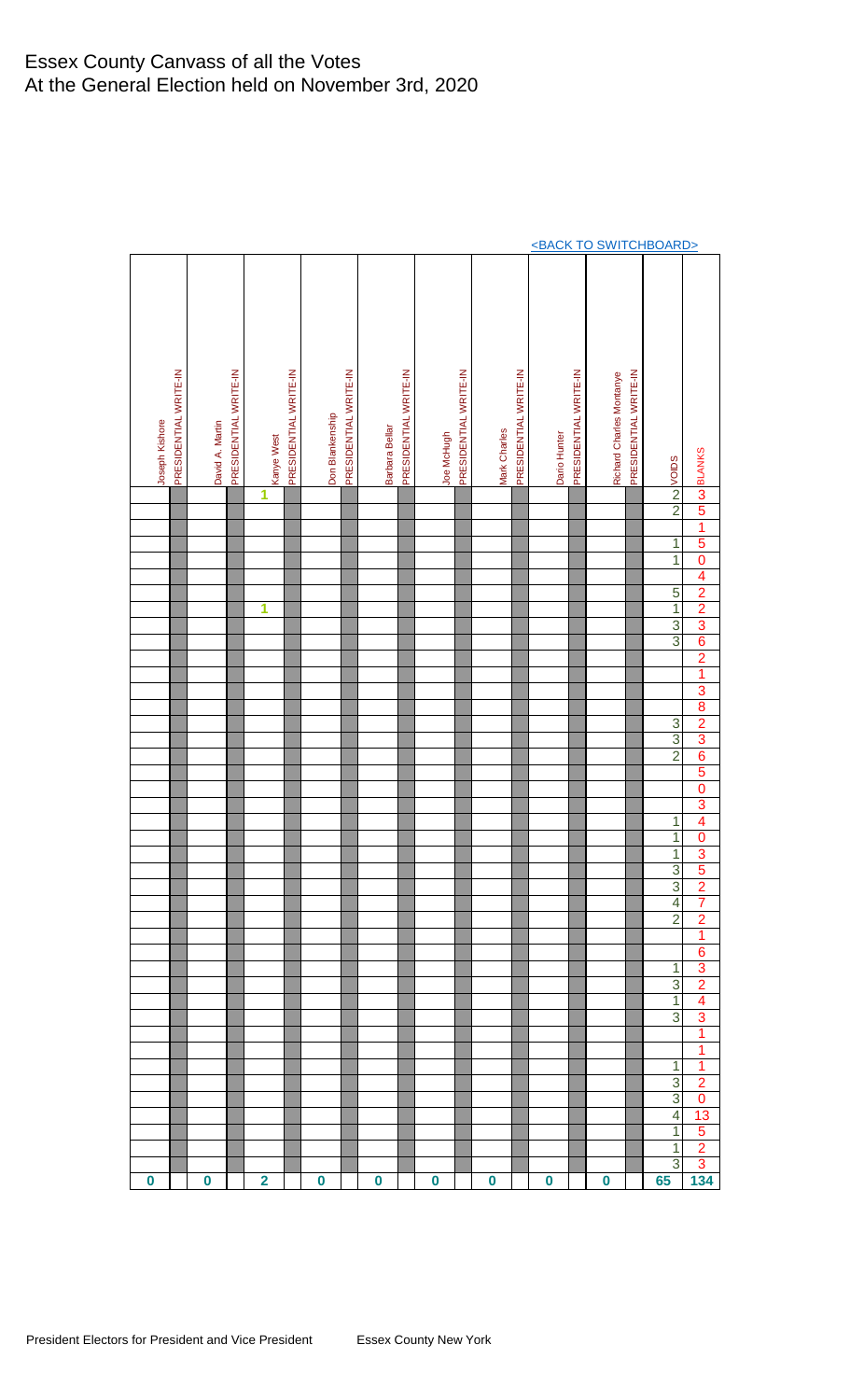#### <span id="page-4-0"></span>**REPRESENTATIVE IN CONGRESS 21st DISTRICT SERVICE AND REPRESENTATIVE IN CONGRESS 21st DISTRICT**

| <b>TOWN NAME</b>              | ED                      | <b>WHOLE</b><br><b>NUMBER</b><br><b>OF VOTES</b><br><b>CAST</b> | DEMOCRATIC<br>Tedra L. Cobb | <b><i>NORKING FAMILIES</i></b><br>edra L. Cobb | Elise M. Stefanik<br>REPUBLICAN | CONSERVATIVE<br>Elise M. Stefanik | Elise M. Stefanik | <b>INDEPENDENCE</b> | Write-In    |             |          | Scattered | Write-ins<br>VOIDS | <b>BLANKS</b>   |
|-------------------------------|-------------------------|-----------------------------------------------------------------|-----------------------------|------------------------------------------------|---------------------------------|-----------------------------------|-------------------|---------------------|-------------|-------------|----------|-----------|--------------------|-----------------|
| <b>CHESTERFIELD</b>           | 1                       | 377                                                             | 164                         | 15                                             | 178                             | 12                                | 3                 |                     |             |             |          |           |                    | 5               |
| <b>CHESTERFIELD</b>           | $\overline{2}$          | 704                                                             | 259                         | $\overline{22}$                                | 379                             | 26                                | 7                 |                     |             |             |          |           |                    | 11              |
| <b>CHESTERFIELD</b>           | 4                       | 212                                                             | 92                          | 7                                              | 104                             | 5                                 | 3                 |                     |             |             |          |           |                    | 1               |
| <b>CROWN POINT</b>            | 1                       | 345                                                             | 95                          | 4                                              | 223                             | $\overline{11}$                   | 4                 |                     |             |             |          |           |                    | 8               |
| <b>CROWN POINT</b>            | $\overline{\mathbf{2}}$ | 217                                                             | 54                          | 6                                              | 140                             | 6                                 | 4                 |                     |             |             |          |           | 1                  | 6               |
| <b>CROWN POINT</b>            | 3                       | 359                                                             | 108                         | 6                                              | 219                             | 10                                |                   |                     |             |             |          |           |                    | 8               |
|                               |                         |                                                                 |                             |                                                |                                 |                                   | 8                 |                     |             |             |          |           |                    |                 |
| <b>ELIZABETHTOWN</b>          | $\bf{0}$                | 658                                                             | 290                         | 26                                             | 306                             | 15                                | 10                |                     |             |             |          |           | 1                  | 10              |
| <b>ESSEX</b>                  | 1                       | 228                                                             | 159                         | 10                                             | 49                              | $\overline{7}$                    | 1                 |                     |             |             |          |           |                    | 2               |
| <b>ESSEX</b>                  | $\overline{\mathbf{2}}$ | 181                                                             | 84                          | 12                                             | 72                              | 8                                 | 1                 |                     |             |             |          |           |                    | $\overline{4}$  |
| <b>JAY</b>                    | 1                       | 1039                                                            | 560                         | 37                                             | 392                             | 32                                | 6                 |                     |             |             |          |           |                    | 12              |
| <b>JAY</b>                    | $\overline{2}$          | 369                                                             | 172                         | 15                                             | 154                             | 14                                | 7                 |                     |             |             |          |           |                    | $\overline{7}$  |
| <b>KEENE</b>                  | 1                       | 495                                                             | 318                         | 29                                             | 132                             | 12                                | $\overline{2}$    |                     |             |             |          |           |                    | $\overline{2}$  |
| <b>KEENE</b>                  | $\overline{\mathbf{2}}$ | 290                                                             | 199                         | 19                                             | 65                              | 3                                 | 1                 |                     |             |             |          |           |                    | 3               |
| <b>LEWIS</b>                  |                         |                                                                 |                             |                                                |                                 |                                   |                   |                     |             |             |          |           |                    |                 |
|                               | $\bf{0}$                | 634                                                             | 226                         | 15                                             | 347                             | 23                                | 9                 |                     |             |             |          |           |                    | 14              |
| <b>MINERVA</b>                | $\bf{0}$                | 447                                                             | 185                         | 20                                             | 209                             | 15                                | 4                 |                     |             |             |          | 1         | 1                  | 12              |
| <b>MORIAH</b>                 | 1                       | 413                                                             | 147                         | 10                                             | 223                             | 14                                | 5                 |                     |             |             |          | 1         | 1                  | 12              |
| <b>MORIAH</b>                 | $\mathbf{2}$            | 767                                                             | 228                         | 10                                             | 484                             | 20                                | 7                 |                     |             |             |          |           | 1                  | 17              |
| <b>MORIAH</b>                 | 3                       | 462                                                             | 151                         | 11                                             | 275                             | 13                                | 4                 |                     |             |             |          |           |                    | 8               |
| <b>MORIAH</b>                 | 4                       | 305                                                             | 132                         | 5                                              | 157                             | 9                                 | $\bf{0}$          |                     |             |             |          |           |                    | $\overline{2}$  |
| <b>NEWCOMB</b>                | $\bf{0}$                | 311                                                             | 103                         | 10                                             | 165                             | 24                                | $\overline{2}$    |                     |             |             |          |           |                    | $\overline{7}$  |
| <b>NORTH ELBA</b>             | 1                       | 407                                                             | 227                         | 13                                             | 141                             | 12                                | 4                 |                     |             |             |          | 1         |                    | 9               |
| <b>NORTH ELBA</b>             | $\overline{\mathbf{2}}$ | 583                                                             | 358                         | 39                                             | 155                             | 20                                | 4                 |                     |             |             |          |           |                    | $\overline{7}$  |
| <b>NORTH ELBA</b>             | 3                       | 542                                                             | 280                         | 27                                             | 203                             | 24                                | 3                 |                     |             |             |          | 1         |                    | 4               |
|                               |                         |                                                                 |                             |                                                |                                 |                                   |                   |                     |             |             |          |           |                    |                 |
| <b>NORTH ELBA</b>             | 4                       | 510                                                             | 264                         | 26                                             | 188                             | 14                                | 3                 |                     |             |             |          |           |                    | 15              |
| <b>NORTH ELBA</b>             | 5                       | 603                                                             | 329                         | 26                                             | 212                             | <b>20</b>                         | 9                 |                     |             |             |          |           |                    | 7               |
| <b>NORTH ELBA</b>             | $6\phantom{a}$          | 778                                                             | 439                         | 28                                             | 271                             | 23                                | $6\phantom{1}6$   |                     |             |             |          | 1         |                    | 10              |
| <b>NORTH ELBA</b>             | 7                       | 345                                                             | 197                         | 13                                             | 113                             | 17                                | 1                 |                     |             |             |          |           |                    | $\overline{4}$  |
| <b>NORTH HUDSON</b>           | $\bf{0}$                | 166                                                             | 39                          | 6                                              | 110                             | 8                                 | 3                 |                     |             |             |          |           |                    | 0               |
| <b>SCHROON</b>                | 1                       | 513                                                             | 154                         | 14                                             | 306                             | 32                                | 4                 |                     |             |             |          |           |                    | 3               |
| <b>SCHROON</b>                | $\mathbf{2}$            | 642                                                             | 216                         | 19                                             | 359                             | 31                                | 3                 |                     |             |             |          | 1         |                    | 13              |
| <b>ST. ARMAND</b>             | $\bf{0}$                | 786                                                             | 395                         | 54                                             | 296                             | 22                                | 7                 |                     |             |             |          |           | 1                  | 11              |
| <b>TICONDEROGA</b>            | 1                       | 365                                                             | 112                         | 16                                             | 215                             | 15                                | $\mathbf{2}$      |                     |             |             |          |           | $\mathbf{1}$       | 4               |
| <b>TICONDEROGA</b>            | $\overline{2}$          | 440                                                             | 129                         | 8                                              | 267                             | 17                                | 6                 |                     |             |             |          |           | 1                  | 12              |
| <b>TICONDEROGA</b>            | 3                       | 290                                                             | 122                         | $\blacktriangleleft$                           | 155                             | 5                                 | 3                 |                     |             |             |          |           | 1                  | 3               |
| <b>TICONDEROGA</b>            | 4                       | 407                                                             | 122                         | 4                                              | 248                             | 11                                | 7                 |                     |             |             |          | 1         |                    | 14              |
|                               |                         |                                                                 |                             |                                                |                                 |                                   |                   |                     |             |             |          |           |                    |                 |
| <b>TICONDEROGA</b>            | 5                       | 307                                                             | 100                         | 7                                              | 181                             | 10                                | 5                 |                     |             |             |          |           |                    | 4               |
| <b>TICONDEROGA</b>            | 6                       | 343                                                             | 106                         | 8                                              | 202                             | 12                                | 6                 |                     |             |             |          |           | 1                  | 8               |
| <b>WESTPORT</b>               | 1                       | 223                                                             | 124                         | 11                                             | 80                              | $\overline{2}$                    | 1                 |                     |             |             |          |           |                    | 5               |
| <b>WESTPORT</b>               | $\overline{2}$          | 626                                                             | 303                         | 33                                             | 257                             | 11                                | 9                 |                     |             |             |          |           | 1                  | 12              |
| <b>WILLSBORO</b>              | 1                       | 615                                                             | 264                         | 23                                             | 280                             | 33                                | 4                 |                     |             |             |          |           | 1                  | 10              |
| <b>WILLSBORO</b>              | $\overline{2}$          | 437                                                             | 191                         | 8                                              | 203                             | 13                                | 7                 |                     |             |             |          |           | 2                  | 13              |
| <b>WILMINGTON</b>             | $\bf{0}$                | 738                                                             | 386                         | 22                                             | 287                             | 26                                | 6                 |                     |             |             |          |           | 1                  | 10 <sup>°</sup> |
| <b>COUNTY OF ESSE) TOTALS</b> |                         | 19479                                                           | 8583                        | 695                                            | 9002                            | 657                               | 191               | $\bf{0}$            | $\mathbf 0$ | $\mathbf 0$ | $\bf{0}$ | 7         | 15                 | 329             |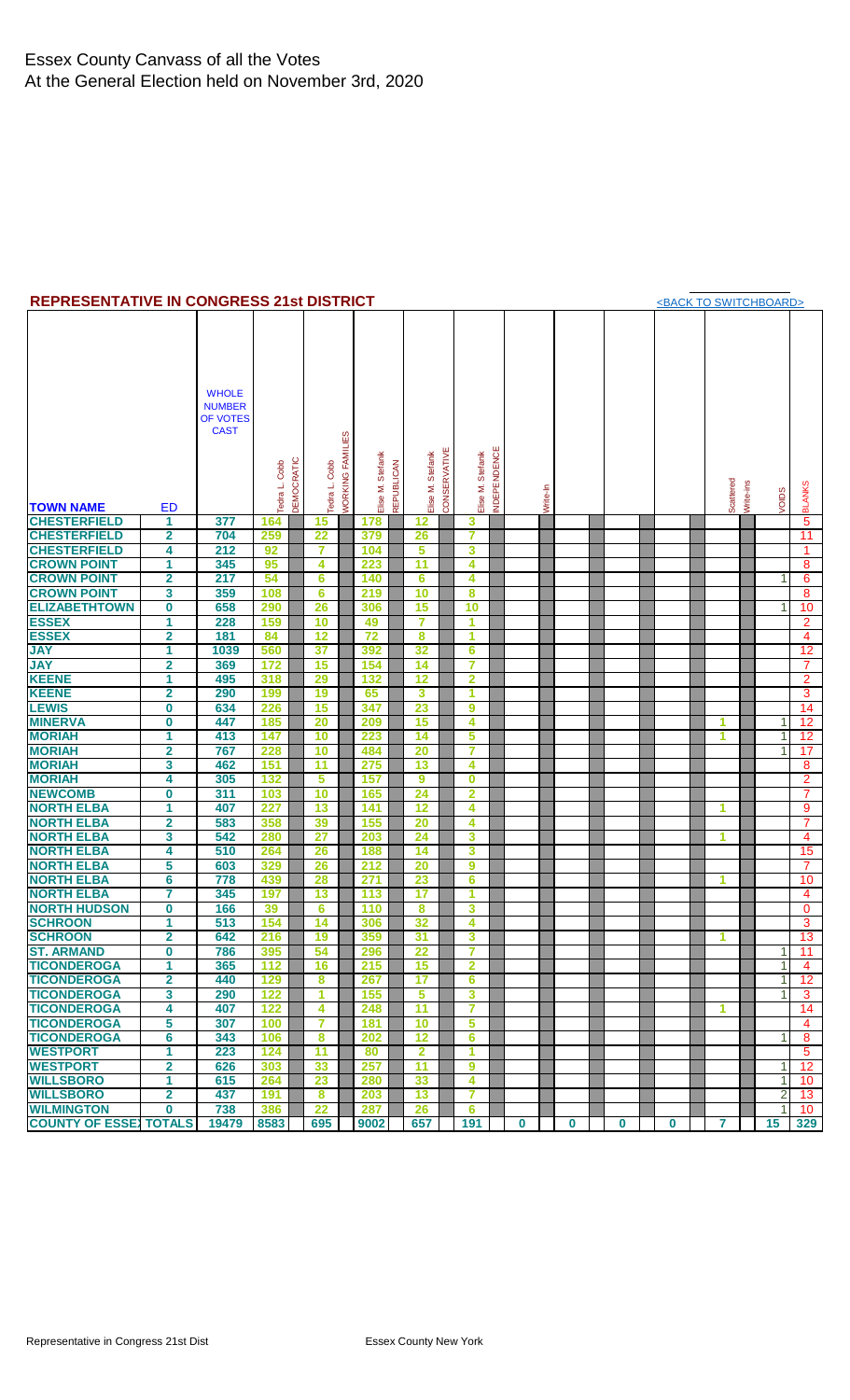#### <span id="page-5-0"></span>Essex County Canvass of all the Votes At the General Election held on November 3rd, 2020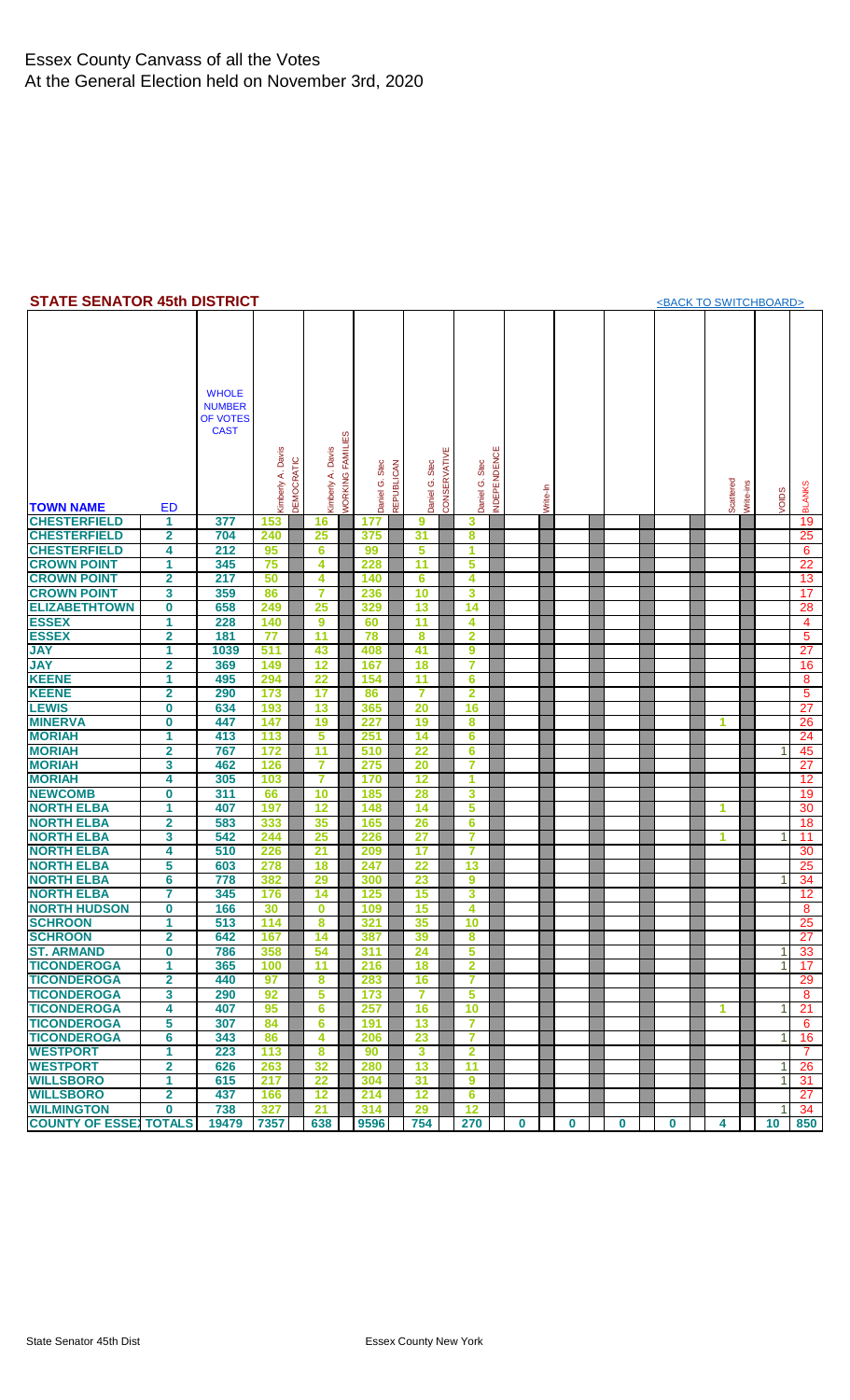#### <span id="page-6-0"></span>**MEMBER OF ASSEMBLY 114th DISTRICT EXECUTED A RESERVED BY A RESERVED BY A RESERVED BY A RESERVED BY A RESERVED BY A RESERVED BY A RESERVED BY A RESERVED BY A RESERVED BY A RESERVED BY A RESERVED BY A RESERVED BY A RESERV**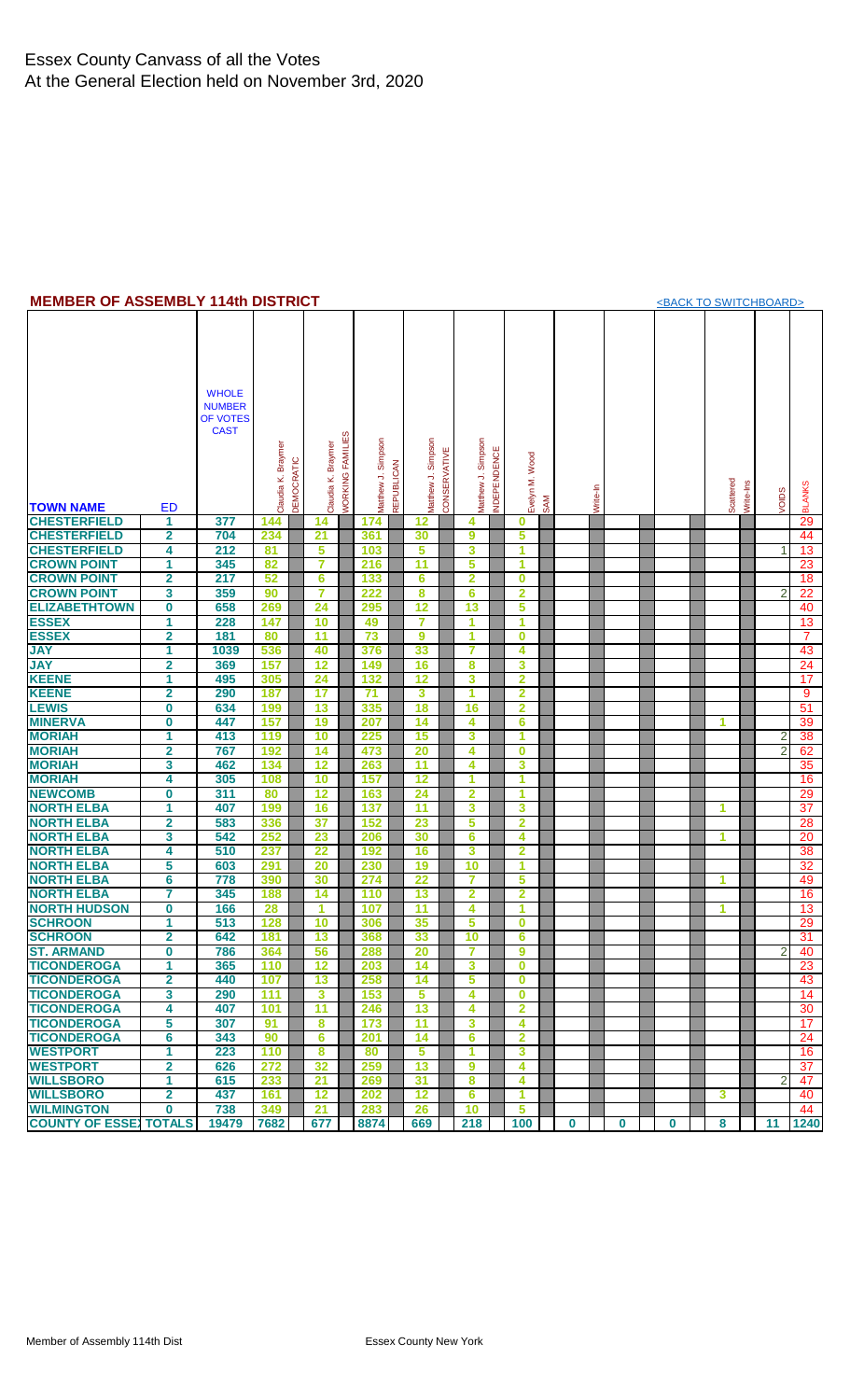## <span id="page-7-0"></span>Essex County Canvass of all the Votes At the General Election held on November 3rd, 2020

| <b>COUNTY CORONER</b>                             |                         |                                                          |                         |          |               |          |             |          |          |          |          |          |             |          |          |          |          |             |                         |          | <back switchboard="" to=""></back> |               |
|---------------------------------------------------|-------------------------|----------------------------------------------------------|-------------------------|----------|---------------|----------|-------------|----------|----------|----------|----------|----------|-------------|----------|----------|----------|----------|-------------|-------------------------|----------|------------------------------------|---------------|
|                                                   |                         | <b>WHOLE</b><br><b>NUMBER</b><br>OF VOTES<br><b>CAST</b> |                         |          |               |          |             |          |          |          |          |          |             |          |          |          |          |             |                         |          |                                    |               |
| <b>TOWN NAME</b>                                  | <b>ED</b>               |                                                          | <b>Kelly Valentine</b>  | Write-In | erod Heidrick | Write-In |             | Write-In |          | Write-In |          | Write-In |             | Write-In |          | Write-In |          |             | Scattered               | Write-In | voips                              | <b>BLANKS</b> |
| <b>CHESTERFIELD</b>                               | 1                       | 754                                                      |                         |          | 5             |          |             |          |          |          |          |          |             |          |          |          |          |             | 1                       |          | $\overline{2}$                     | 746           |
| <b>CHESTERFIELD</b>                               | $\mathbf 2$             | 1408                                                     |                         |          | 6             |          |             |          |          |          |          |          |             |          |          |          |          |             |                         |          | 3                                  | 1399          |
| <b>CHESTERFIELD</b>                               | 4                       | 424                                                      |                         |          | 4             |          |             |          |          |          |          |          |             |          |          |          |          |             |                         |          |                                    | 420           |
| <b>CROWN POINT</b>                                | 1                       | 690                                                      |                         |          |               |          |             |          |          |          |          |          |             |          |          |          |          |             |                         |          |                                    | 690           |
| <b>CROWN POINT</b>                                | 2                       | 434                                                      |                         |          |               |          |             |          |          |          |          |          |             |          |          |          |          |             |                         |          |                                    | 434           |
| <b>CROWN POINT</b>                                | 3                       | 718                                                      |                         |          |               |          |             |          |          |          |          |          |             |          |          |          |          |             |                         |          |                                    | 718           |
| <b>ELIZABETHTOWN</b>                              | $\bf{0}$                | 1316                                                     |                         |          |               |          |             |          |          |          |          |          |             |          |          |          |          |             | $\mathbf{2}$            |          | 11                                 | 1313          |
| <b>ESSEX</b>                                      | 1                       | 456                                                      |                         |          |               |          |             |          |          |          |          |          |             |          |          |          |          |             |                         |          |                                    | 456           |
| <b>ESSEX</b>                                      | 2                       | 362                                                      |                         |          |               |          |             |          |          |          |          |          |             |          |          |          |          |             | 1                       |          |                                    | 361           |
| <b>JAY</b>                                        | 1                       | 2078                                                     | 3                       |          | 79            |          |             |          |          |          |          |          |             |          |          |          |          |             | 4                       |          | 21                                 | 1971          |
| <b>JAY</b>                                        | $\overline{\mathbf{2}}$ | 738                                                      | $\overline{\mathbf{2}}$ |          | 64            |          |             |          |          |          |          |          |             |          |          |          |          |             | 5                       |          | 10                                 | 657           |
| <b>KEENE</b>                                      | 1                       | 990                                                      |                         |          |               |          |             |          |          |          |          |          |             |          |          |          |          |             | 1                       |          | 1                                  | 988           |
| <b>KEENE</b>                                      | $\overline{2}$          | 580                                                      |                         |          | 1             |          |             |          |          |          |          |          |             |          |          |          |          |             |                         |          |                                    | 579           |
| <b>LEWIS</b>                                      | 0                       | 1268                                                     |                         |          |               |          |             |          |          |          |          |          |             |          |          |          |          |             | 1                       |          |                                    | 1267          |
| <b>MINERVA</b>                                    | $\bf{0}$                | 894                                                      |                         |          |               |          |             |          |          |          |          |          |             |          |          |          |          |             |                         |          |                                    | 894           |
| <b>MORIAH</b>                                     | 1                       | 826                                                      |                         |          |               |          |             |          |          |          |          |          |             |          |          |          |          |             | 1                       |          | 1                                  | 824           |
| <b>MORIAH</b>                                     | $\overline{2}$          | 1534                                                     |                         |          |               |          |             |          |          |          |          |          |             |          |          |          |          |             |                         |          |                                    | 1534          |
| <b>MORIAH</b>                                     | 3                       | 924                                                      |                         |          |               |          |             |          |          |          |          |          |             |          |          |          |          |             |                         |          |                                    | 924           |
| <b>MORIAH</b>                                     | 4                       | 610                                                      | 1                       |          |               |          |             |          |          |          |          |          |             |          |          |          |          |             |                         |          | 1                                  | 608           |
| <b>NEWCOMB</b>                                    | $\bf{0}$                | 622                                                      |                         |          |               |          |             |          |          |          |          |          |             |          |          |          |          |             |                         |          |                                    | 622           |
| <b>NORTH ELBA</b>                                 | 1                       | 814                                                      | 4                       |          | 2             |          |             |          |          |          |          |          |             |          |          |          |          |             | 2                       |          | 1                                  | 805           |
| <b>NORTH ELBA</b>                                 | 2                       | 1166                                                     |                         |          |               |          |             |          |          |          |          |          |             |          |          |          |          |             | 5                       |          |                                    | 1161          |
| <b>NORTH ELBA</b>                                 | 3                       | 1084                                                     | 4                       |          | 3             |          |             |          |          |          |          |          |             |          |          |          |          |             | $\overline{\mathbf{2}}$ |          | 2                                  | 1073          |
| <b>NORTH ELBA</b>                                 | 4                       | 1020                                                     | $\overline{2}$          |          | $\mathbf{2}$  |          |             |          |          |          |          |          |             |          |          |          |          |             | $\overline{2}$          |          |                                    | 1014          |
|                                                   |                         |                                                          |                         |          |               |          |             |          |          |          |          |          |             |          |          |          |          |             |                         |          |                                    |               |
| <b>NORTH ELBA</b><br><b>NORTH ELBA</b>            | 5<br>6                  | 1206<br>1556                                             | 10<br>$\overline{2}$    |          | 8<br>3        |          |             |          |          |          |          |          |             |          |          |          |          |             | 4<br>5                  |          | 1<br>1                             | 1183<br>1545  |
| <b>NORTH ELBA</b>                                 | 7                       | 690                                                      | 3                       |          | 3             |          |             |          |          |          |          |          |             |          |          |          |          |             |                         |          |                                    |               |
| <b>NORTH HUDSON</b>                               | 0                       | 332                                                      |                         |          |               |          |             |          |          |          |          |          |             |          |          |          |          |             | 1                       |          |                                    | 684<br>331    |
|                                                   |                         |                                                          |                         |          |               |          |             |          |          |          |          |          |             |          |          |          |          |             |                         |          |                                    |               |
| <b>SCHROON</b><br><b>SCHROON</b>                  | 1<br>$\overline{2}$     | 1026                                                     |                         |          |               |          |             |          |          |          |          |          |             |          |          |          |          |             | 3                       |          |                                    | 1026          |
| <b>ST. ARMAND</b>                                 | $\bf{0}$                | 1284<br>1572                                             | 1                       |          | 1             |          |             |          |          |          |          |          |             |          |          |          |          |             | 1                       |          | 1 <sup>1</sup>                     | 1281<br>1568  |
| <b>TICONDEROGA</b>                                |                         | 730                                                      |                         |          |               |          |             |          |          |          |          |          |             |          |          |          |          |             |                         |          |                                    |               |
| <b>TICONDEROGA</b>                                | 1<br>$\overline{2}$     | 880                                                      |                         |          |               |          |             |          |          |          |          |          |             |          |          |          |          |             | 2                       |          |                                    | 728<br>880    |
| <b>TICONDEROGA</b>                                |                         | 580                                                      |                         |          |               |          |             |          |          |          |          |          |             |          |          |          |          |             |                         |          |                                    |               |
|                                                   | 3                       |                                                          | $\blacktriangleleft$    |          |               |          |             |          |          |          |          |          |             |          |          |          |          |             |                         |          |                                    | 579           |
| <b>TICONDEROGA</b>                                | 4                       | 814<br>614                                               |                         |          |               |          |             |          |          |          |          |          |             |          |          |          |          |             | $\mathbf{2}$            |          |                                    | 812           |
| <b>TICONDEROGA</b>                                | 5                       |                                                          |                         |          |               |          |             |          |          |          |          |          |             |          |          |          |          |             |                         |          |                                    | 614           |
| <b>TICONDEROGA</b><br><b>WESTPORT</b>             | 6                       | 686<br>446                                               |                         |          |               |          |             |          |          |          |          |          |             |          |          |          |          |             | $\mathbf{2}$            |          |                                    | 684<br>446    |
| <b>WESTPORT</b>                                   | 1                       |                                                          |                         |          |               |          |             |          |          |          |          |          |             |          |          |          |          |             |                         |          |                                    |               |
|                                                   | $\overline{\mathbf{2}}$ | 1252                                                     | $\mathbf{2}$            |          |               |          |             |          |          |          |          |          |             |          |          |          |          |             |                         |          | 2                                  | 1248          |
| <b>WILLSBORO</b><br><b>WILLSBORO</b>              | 1                       | 1230                                                     |                         |          |               |          |             |          |          |          |          |          |             |          |          |          |          |             | 1                       |          |                                    | 1229          |
|                                                   | $\overline{2}$          | 874                                                      |                         |          |               |          |             |          |          |          |          |          |             |          |          |          |          |             |                         |          | $\overline{2}$                     | 872           |
| <b>WILMINGTON</b><br><b>COUNTY OF ESSE TOTALS</b> | $\bf{0}$                | 1476<br>38958                                            | 35                      |          | 23<br>204     |          | $\mathbf 0$ |          |          |          |          |          |             |          |          |          |          |             | 2<br>50                 |          | $\overline{7}$<br>57               | 1444<br>38612 |
|                                                   |                         |                                                          |                         |          |               |          |             |          | $\bf{0}$ |          | $\bf{0}$ |          | $\mathbf 0$ |          | $\bf{0}$ |          | $\bf{0}$ | $\mathbf 0$ |                         |          |                                    |               |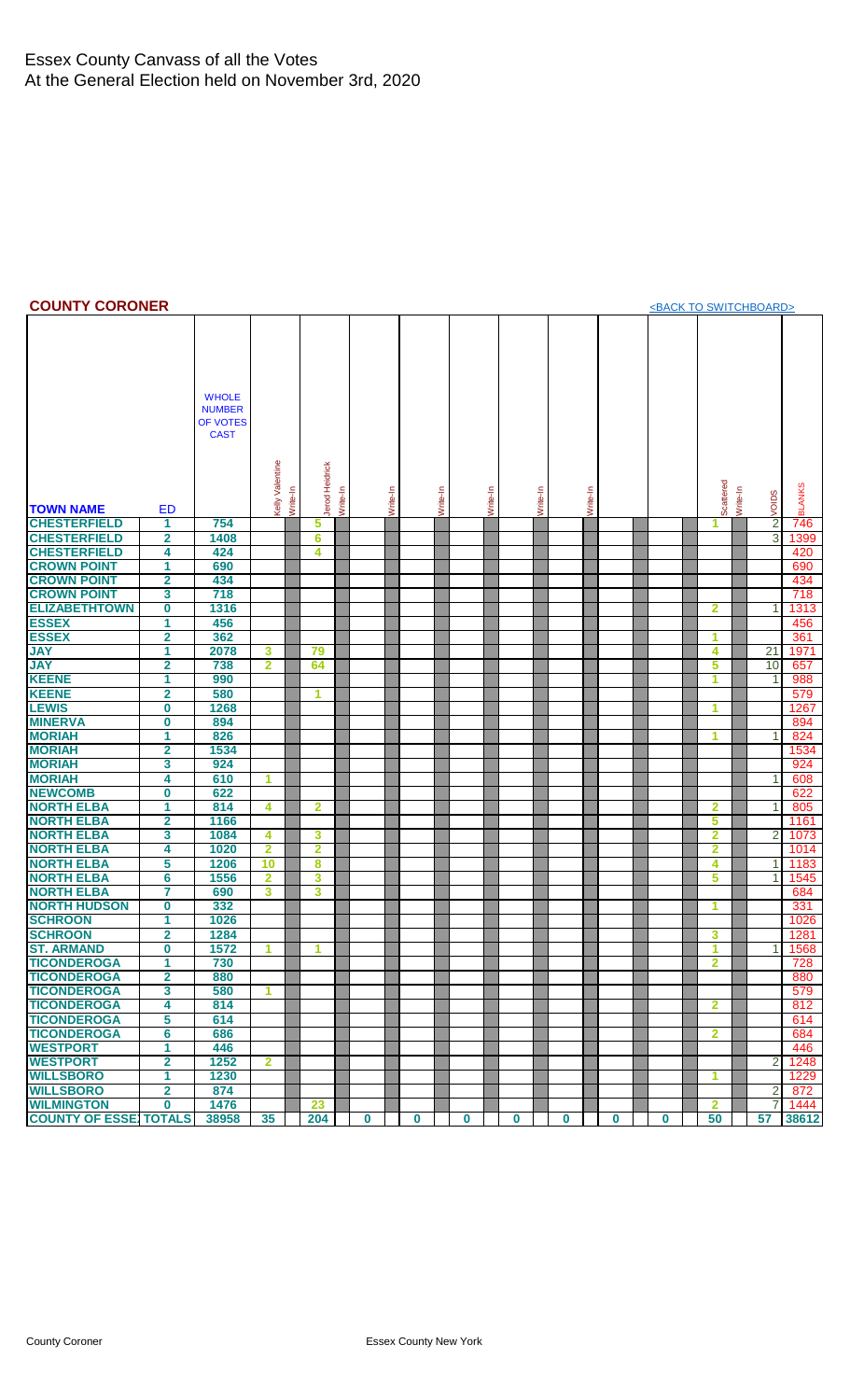# <span id="page-8-0"></span>**Essex County - Town of CHESTERFIELD** And CARCK TO SWITCHBOARD>

| <b>TOWN JUSTICE(FULL TERM)</b>          |     | 1st District   2nd District | 3rd District | 4th District | 5th District | 6th District | <b>Total all Districts</b> |  |
|-----------------------------------------|-----|-----------------------------|--------------|--------------|--------------|--------------|----------------------------|--|
| David A. Bashaw (Rep)                   | 271 | 506                         |              | 168          |              |              | 945                        |  |
| <b>Al Hicks - Write-in</b>              | 1   |                             |              |              |              |              |                            |  |
| <b>Brittney Christensen - Write-in</b>  |     | 1                           |              |              |              |              |                            |  |
|                                         |     |                             |              |              |              |              | 0                          |  |
|                                         |     |                             |              |              |              |              | 0                          |  |
|                                         |     |                             |              |              |              |              | 0                          |  |
|                                         |     |                             |              |              |              |              | 0                          |  |
|                                         |     |                             |              |              |              |              | 0                          |  |
| <b>Blank</b>                            | 105 | 196                         |              | 44           |              |              | 345                        |  |
| Void                                    |     |                             |              |              |              |              |                            |  |
| <b>Total Votes Cast For This Office</b> | 377 | 704                         | $\bf{0}$     | 212          | $\bf{0}$     | $\bf{0}$     | 1293                       |  |
|                                         |     |                             |              |              |              |              |                            |  |
| <b>COUNCILMEN(UNEXPIRED TERM</b>        |     | 1st District 2nd District   | 3rd District | 4th District | 5th District | 6th District | <b>Total all Districts</b> |  |
| <b>John S Casey (Rep)</b>               | 209 | 367                         |              | 112          |              |              | 688                        |  |
| <b>Russell L. Blaise (Other)</b>        | 108 | 236                         |              | 70           |              |              | 414                        |  |
|                                         |     |                             |              |              |              |              | 0                          |  |
|                                         |     |                             |              |              |              |              | 0                          |  |
|                                         |     |                             |              |              |              |              | 0                          |  |
|                                         |     |                             |              |              |              |              | 0                          |  |
|                                         |     |                             |              |              |              |              | 0                          |  |
|                                         |     |                             |              |              |              |              | 0                          |  |
| <b>Blank</b>                            | 60  | 100                         |              | 30           |              |              | 190                        |  |
| Void                                    |     |                             |              |              |              |              |                            |  |
| <b>Total Votes Cast For This Office</b> | 377 | 704                         | 0            | 212          | $\bf{0}$     | 0            | 1293                       |  |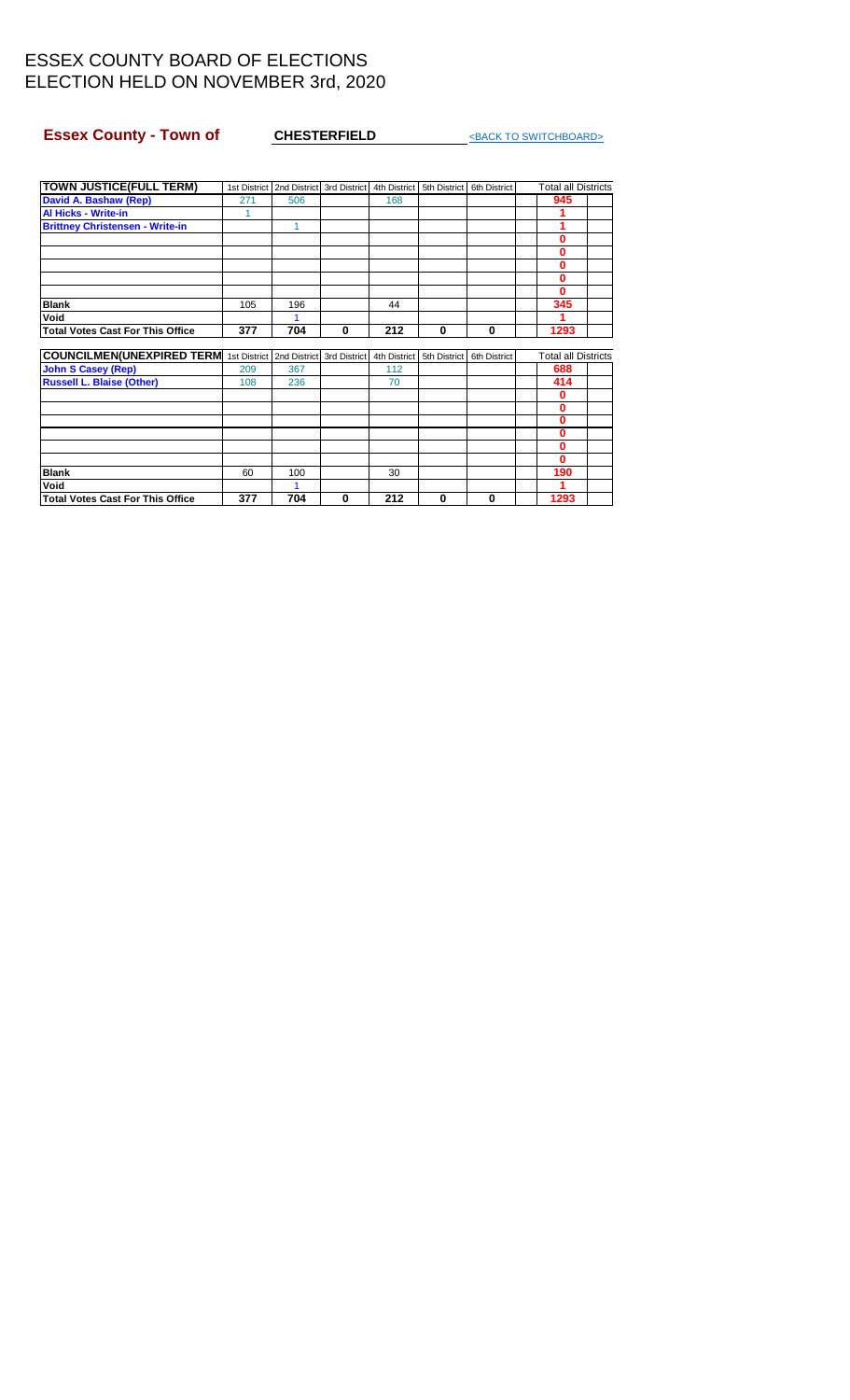<span id="page-9-0"></span>**Essex County - Town of ESSEX** And The Search Town County - Town of

| <b>COUNCILMEN(UNEXPIRED TERM</b> 1st District   2nd District   3rd District   4th District   5th District   6th District |     |     |   |   |   |   | <b>Total all Districts</b> |  |
|--------------------------------------------------------------------------------------------------------------------------|-----|-----|---|---|---|---|----------------------------|--|
| Erin Hall (Oth)                                                                                                          | 107 | 76  |   |   |   |   | 183                        |  |
| <b>Write-In Gary Heurich</b>                                                                                             | 3   |     |   |   |   |   |                            |  |
| <b>Write-In Sandy Lewis</b>                                                                                              |     |     |   |   |   |   | 2                          |  |
| <b>Write-In Jeffrey Hastings</b>                                                                                         |     |     |   |   |   |   |                            |  |
|                                                                                                                          |     |     |   |   |   |   |                            |  |
|                                                                                                                          |     |     |   |   |   |   |                            |  |
|                                                                                                                          |     |     |   |   |   |   |                            |  |
|                                                                                                                          |     |     |   |   |   |   |                            |  |
| <b>Blank</b>                                                                                                             | 116 | 104 |   |   |   |   | 220                        |  |
| Void                                                                                                                     |     |     |   |   |   |   |                            |  |
| Total Votes Cast For This Office                                                                                         | 228 | 181 | n | 0 | 0 | o | 409                        |  |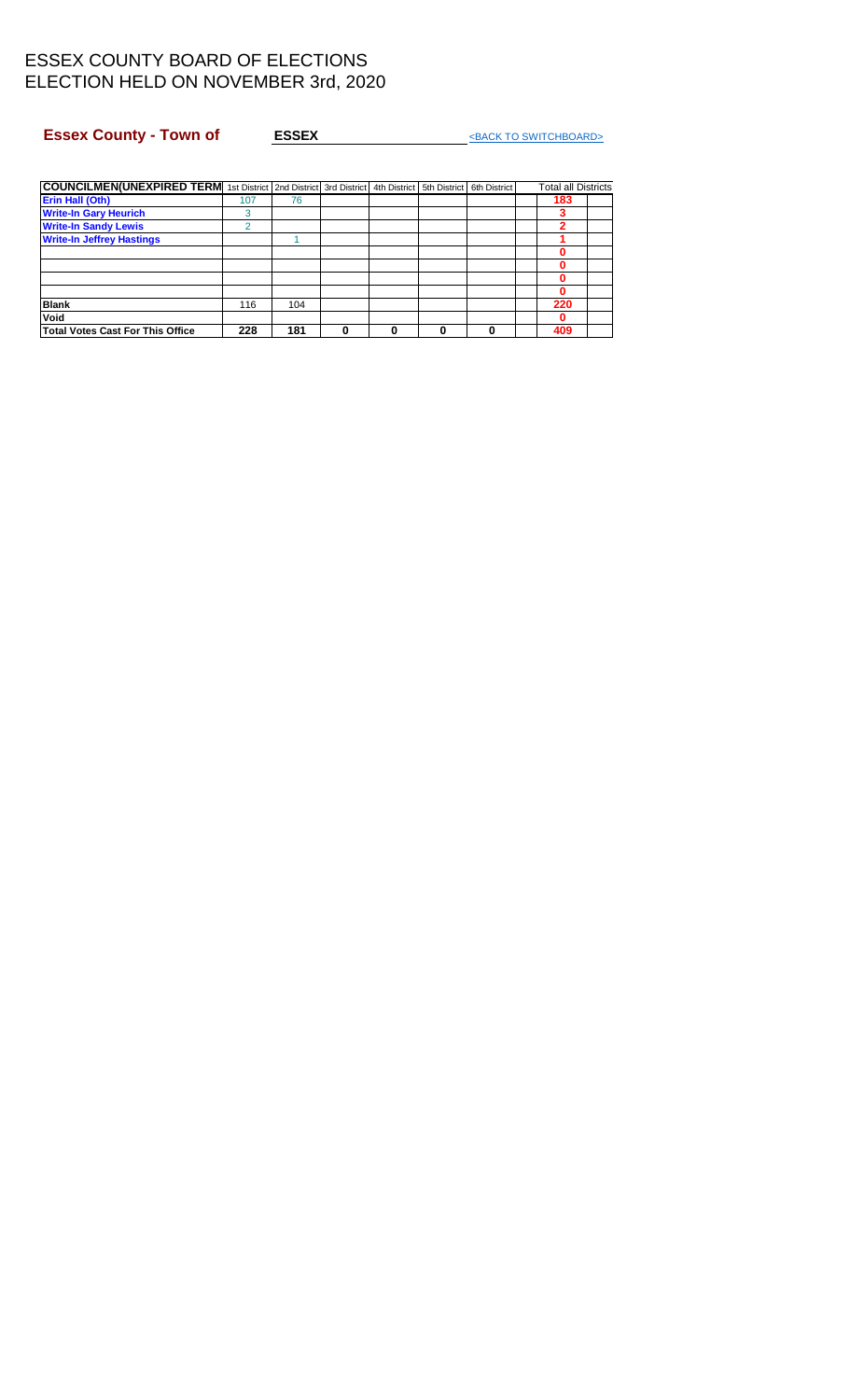<span id="page-10-0"></span>**Essex County - Town of KEENE KEENE KEENE KEENE KEENE KEENE KEENE KEENE KEENE KEENE KEENE KEENE KEENE KEENE KEENE KEENE KEENE KEENE KEENE KEENE KEENE KEENE KEENE KEENE KEENE** 

| <b>TOWN JUSTICE(FULL TERM)</b>          |     |     |   |   |   | 1st District   2nd District   3rd District   4th District   5th District   6th District | <b>Total all Districts</b> |  |
|-----------------------------------------|-----|-----|---|---|---|-----------------------------------------------------------------------------------------|----------------------------|--|
| <b>Barbara S. Dwyer (Oth)</b>           | 222 | 93  |   |   |   |                                                                                         | 315                        |  |
| Henrietta B. Jordan (Oth)               | 182 | 142 |   |   |   |                                                                                         | 324                        |  |
|                                         |     |     |   |   |   |                                                                                         |                            |  |
|                                         |     |     |   |   |   |                                                                                         |                            |  |
|                                         |     |     |   |   |   |                                                                                         |                            |  |
|                                         |     |     |   |   |   |                                                                                         |                            |  |
|                                         |     |     |   |   |   |                                                                                         |                            |  |
|                                         |     |     |   |   |   |                                                                                         |                            |  |
| <b>Blank</b>                            | 91  | 54  |   |   |   |                                                                                         | 145                        |  |
| Void                                    |     |     |   |   |   |                                                                                         |                            |  |
| <b>Total Votes Cast For This Office</b> | 495 | 290 | 0 | 0 | 0 | ŋ                                                                                       | 785                        |  |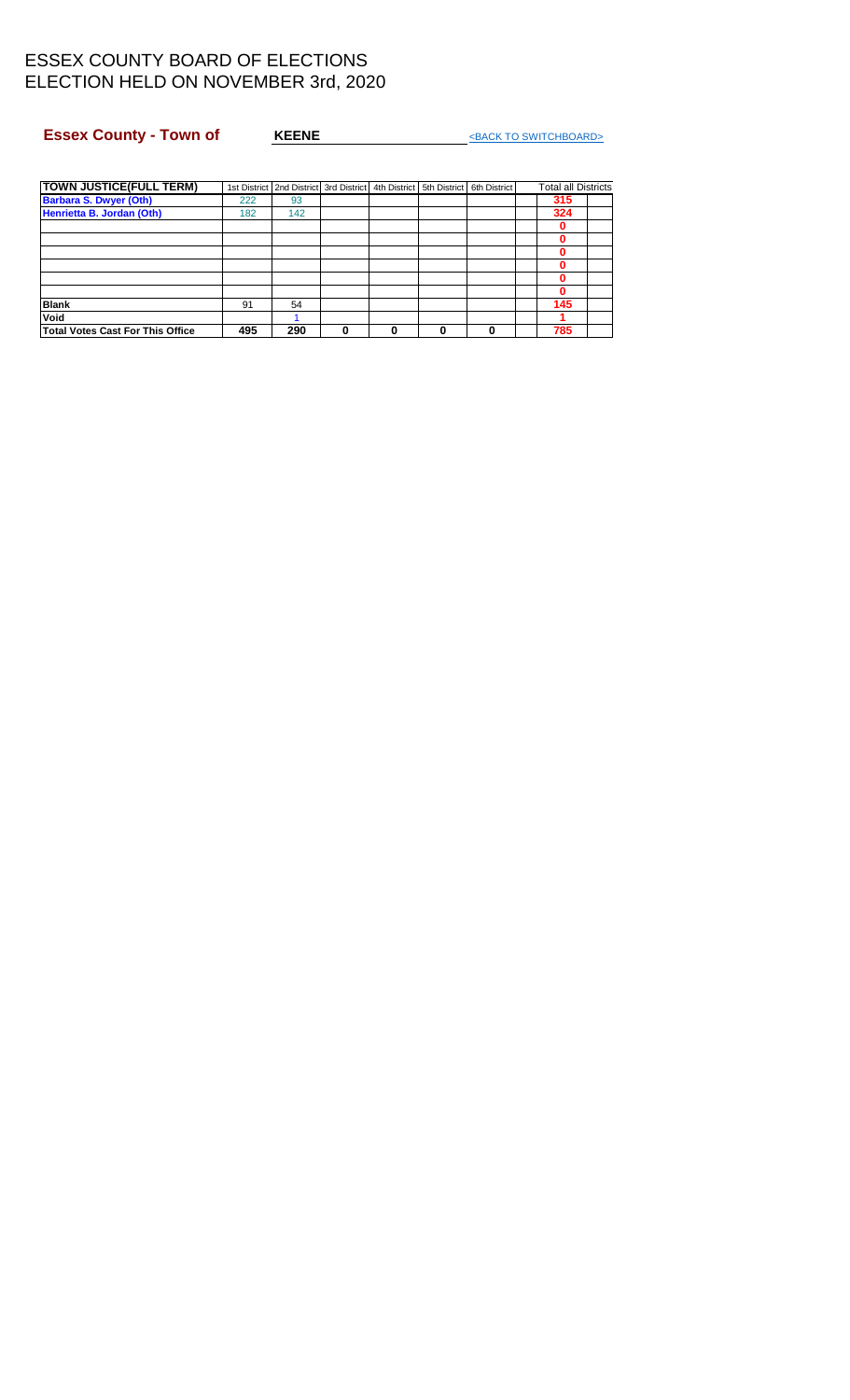#### <span id="page-11-0"></span>**Essex County - Town of MORIAH MORIAH**  $\triangle$ BACK TO SWITCHBOARD>

| TOWN JUSTICE(FULL TERM)                                                 |     |                |     |              | 1st District   2nd District   3rd District   4th District   5th District   6th District |              | <b>Total all Districts</b> |  |
|-------------------------------------------------------------------------|-----|----------------|-----|--------------|-----------------------------------------------------------------------------------------|--------------|----------------------------|--|
| <b>Richard J. Carpenter (Rep)</b>                                       | 312 | 606            | 348 | 215          |                                                                                         |              | 1481                       |  |
| <b>Write-In Angus MacKenzie</b>                                         |     |                |     |              |                                                                                         |              |                            |  |
| <b>Write-In David Kubick</b>                                            |     | 1              |     |              |                                                                                         |              |                            |  |
| <b>Write-In Kellie Valentine</b>                                        |     |                | 4   |              |                                                                                         |              |                            |  |
|                                                                         |     |                |     |              |                                                                                         |              | 0                          |  |
|                                                                         |     |                |     |              |                                                                                         |              | 0                          |  |
|                                                                         |     |                |     |              |                                                                                         |              | 0                          |  |
|                                                                         |     |                |     |              |                                                                                         |              | 0                          |  |
| <b>Blank</b>                                                            | 100 | 158            | 112 | 90           |                                                                                         |              | 460                        |  |
| Void                                                                    |     | 2              |     |              |                                                                                         |              | 3                          |  |
| Total Votes Cast For This Office                                        | 413 | 767            | 462 | 305          | $\bf{0}$                                                                                | 0            | 1947                       |  |
|                                                                         |     |                |     |              |                                                                                         |              |                            |  |
| <b>COUNCILMEN(UNEXPIRED TERM</b> 1st District 2nd District 3rd District |     |                |     | 4th District | 5th District                                                                            | 6th District | <b>Total all Districts</b> |  |
| <b>Nate Gilbo (Oth)</b>                                                 | 220 | 362            | 197 | 145          |                                                                                         |              | 924                        |  |
| <b>Write-In Jourdyn Scozzafava</b>                                      |     |                |     |              |                                                                                         |              |                            |  |
| <b>Write-In David Kubick</b>                                            |     | 4              |     |              |                                                                                         |              |                            |  |
| <b>Write-In Tom Yakalis Sr</b>                                          |     |                |     |              |                                                                                         |              |                            |  |
| <b>Write-In Cam Newton</b>                                              |     |                |     | 1            |                                                                                         |              |                            |  |
|                                                                         |     |                |     |              |                                                                                         |              | 0                          |  |
|                                                                         |     |                |     |              |                                                                                         |              | 0                          |  |
|                                                                         |     |                |     |              |                                                                                         |              | 0                          |  |
| <b>Blank</b>                                                            | 191 | 401            | 265 | 159          |                                                                                         |              | 1016                       |  |
| Void                                                                    |     | $\overline{2}$ |     |              |                                                                                         |              | 3                          |  |
| <b>Total Votes Cast For This Office</b>                                 | 413 | 767            | 462 | 305          | $\bf{0}$                                                                                | 0            | 1947                       |  |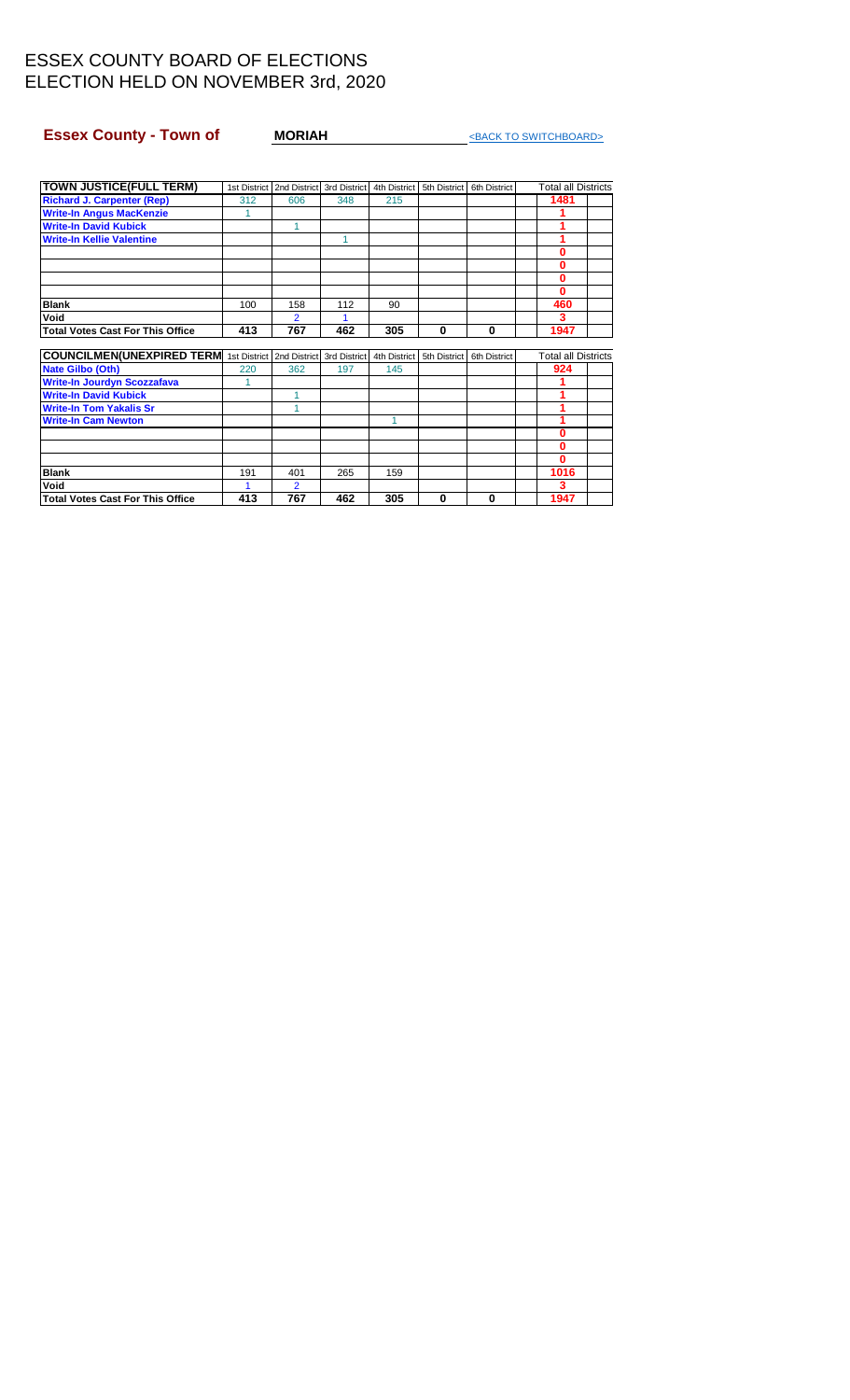#### <span id="page-12-0"></span>**Essex County - Town of NEWCOMB NEWCOMB EXACK TO SWITCHBOARD**

| TOWN JUSTICE(FULL TERM)                 |     |  |  | 1st District   2nd District   3rd District   4th District   5th District   6th District | <b>Total all Districts</b> |  |
|-----------------------------------------|-----|--|--|-----------------------------------------------------------------------------------------|----------------------------|--|
| <b>Robert E. Ward (Con)</b>             | 184 |  |  |                                                                                         | 184                        |  |
| Donna L. Draper (Oth)                   | 61  |  |  |                                                                                         | 61                         |  |
|                                         |     |  |  |                                                                                         |                            |  |
|                                         |     |  |  |                                                                                         |                            |  |
|                                         |     |  |  |                                                                                         |                            |  |
|                                         |     |  |  |                                                                                         |                            |  |
|                                         |     |  |  |                                                                                         |                            |  |
|                                         |     |  |  |                                                                                         |                            |  |
| <b>Blank</b>                            | 64  |  |  |                                                                                         | 64                         |  |
| Void                                    | റ   |  |  |                                                                                         | 2                          |  |
| <b>Total Votes Cast For This Office</b> | 311 |  |  |                                                                                         | 311                        |  |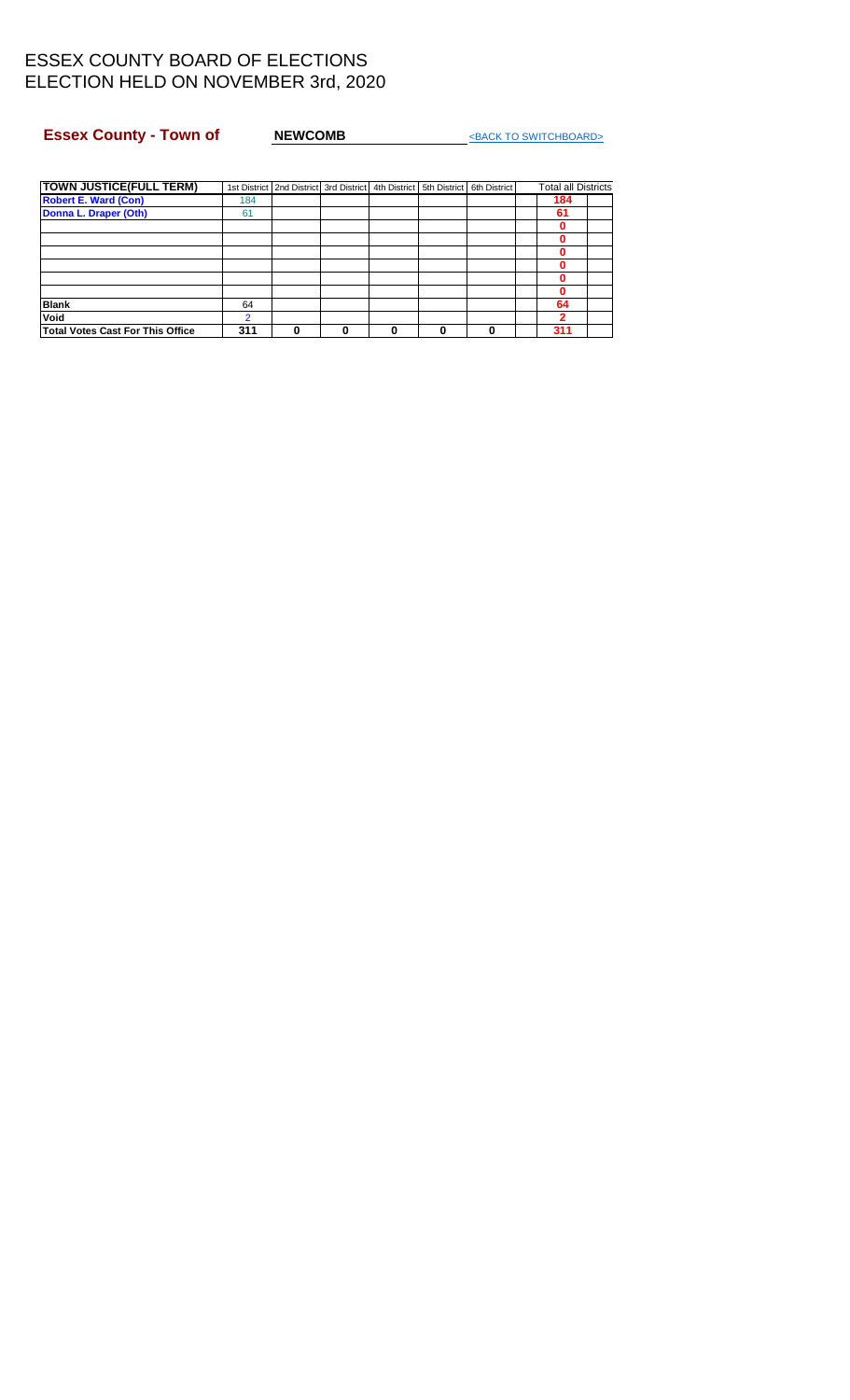#### <span id="page-13-0"></span>**Essex County - Town of ST ARMAND ST ARMAND EXACK TO SWITCHBOARD**

| <b>ITOWN JUSTICE(FULL TERM)</b>    |     | 1st District   2nd District   3rd District   4th District   5th District   6th District |   |   |  | <b>Total all Districts</b> |  |
|------------------------------------|-----|-----------------------------------------------------------------------------------------|---|---|--|----------------------------|--|
| <b>Francis W. Whitelaw (Dem)</b>   | 507 |                                                                                         |   |   |  | 507                        |  |
| <b>Francis W. Whitelaw (Oth)</b>   | 102 |                                                                                         |   |   |  | 102                        |  |
| <b>Irwin Leib - Write in</b>       |     |                                                                                         |   |   |  |                            |  |
| <b>Matthew Woodruff - Write in</b> |     |                                                                                         |   |   |  |                            |  |
| Tim Branfalt Jr - Write in         |     |                                                                                         |   |   |  |                            |  |
| <b>Michael Kellam - Write in</b>   |     |                                                                                         |   |   |  |                            |  |
| <b>Mosse Willette - Write in</b>   |     |                                                                                         |   |   |  |                            |  |
|                                    |     |                                                                                         |   |   |  |                            |  |
| <b>Blank</b>                       | 170 |                                                                                         |   |   |  | 170                        |  |
| Void                               |     |                                                                                         |   |   |  |                            |  |
| Total Votes Cast For This Office   | 786 |                                                                                         | 0 | 0 |  | 786                        |  |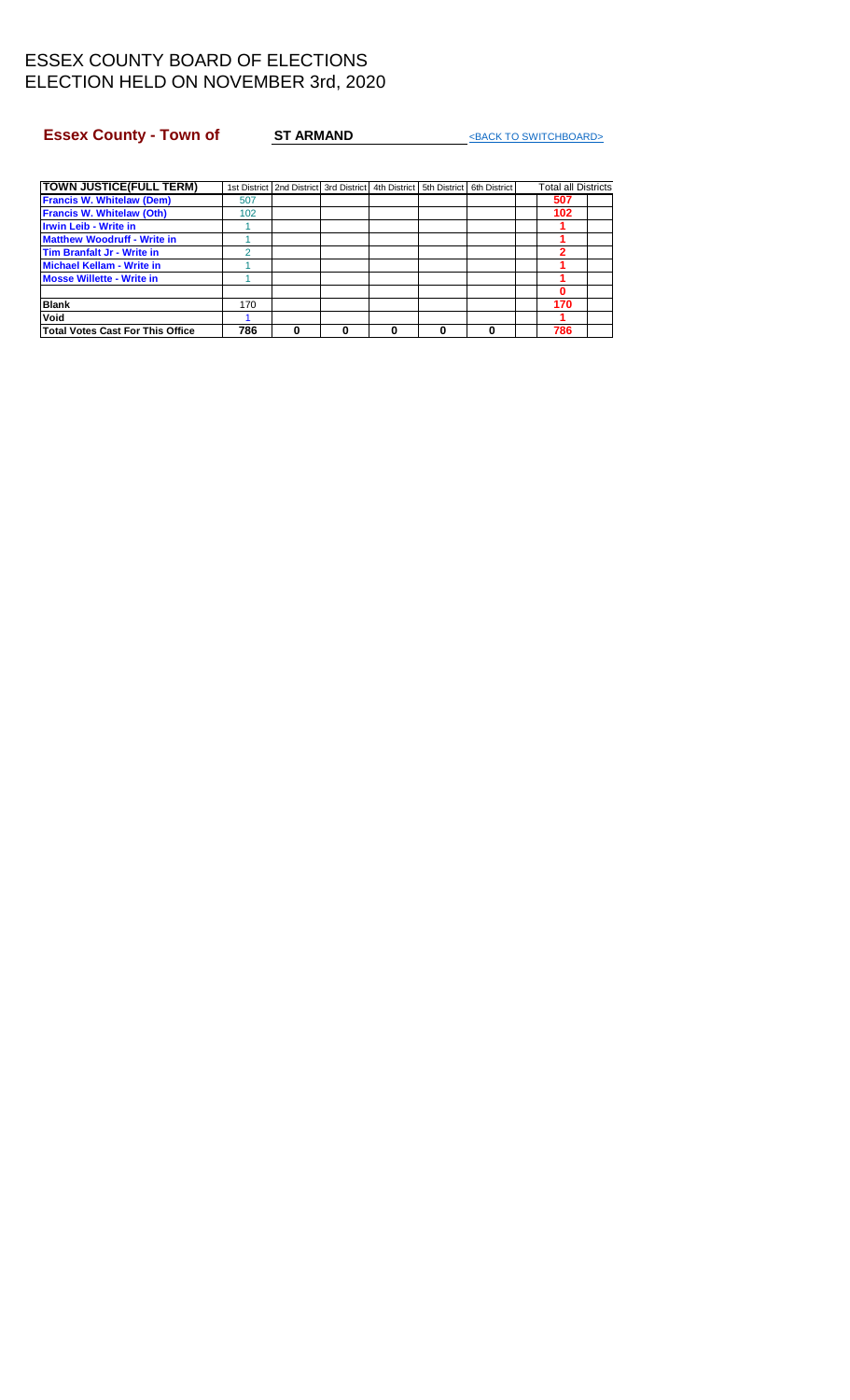#### <span id="page-14-0"></span>**Essex County - Town of WESTPORT** [<BACK TO SWITCHBOARD>](#page-0-0)

| <b>Total Votes Cast For This Office</b> | 223            | 626                         | $\mathbf{0}$ | 0            | 0            | 0            | 849                        |  |
|-----------------------------------------|----------------|-----------------------------|--------------|--------------|--------------|--------------|----------------------------|--|
| Void                                    |                |                             |              |              |              |              | 0                          |  |
| <b>Blank</b>                            | 147            | 359                         |              |              |              |              | 506                        |  |
|                                         |                |                             |              |              |              |              | 0                          |  |
|                                         |                |                             |              |              |              |              | n                          |  |
|                                         |                |                             |              |              |              |              | 0                          |  |
|                                         |                |                             |              |              |              |              | 0                          |  |
|                                         |                |                             |              |              |              |              | 0                          |  |
|                                         |                |                             |              |              |              |              | n                          |  |
| <b>Write-In Nancy Sherman</b>           | $\overline{2}$ |                             |              |              |              |              | 2                          |  |
| <b>Catherine Kate Simmer (Oth)</b>      | 74             | 267                         |              |              |              |              | 341                        |  |
| (UNEXPIRED TERM)                        |                | 1st District   2nd District | 3rd District | 4th District | 5th District | 6th District | <b>Total all Districts</b> |  |
| <b>TOWN CLERK/TAX COLLECTOR</b>         |                |                             |              |              |              |              |                            |  |